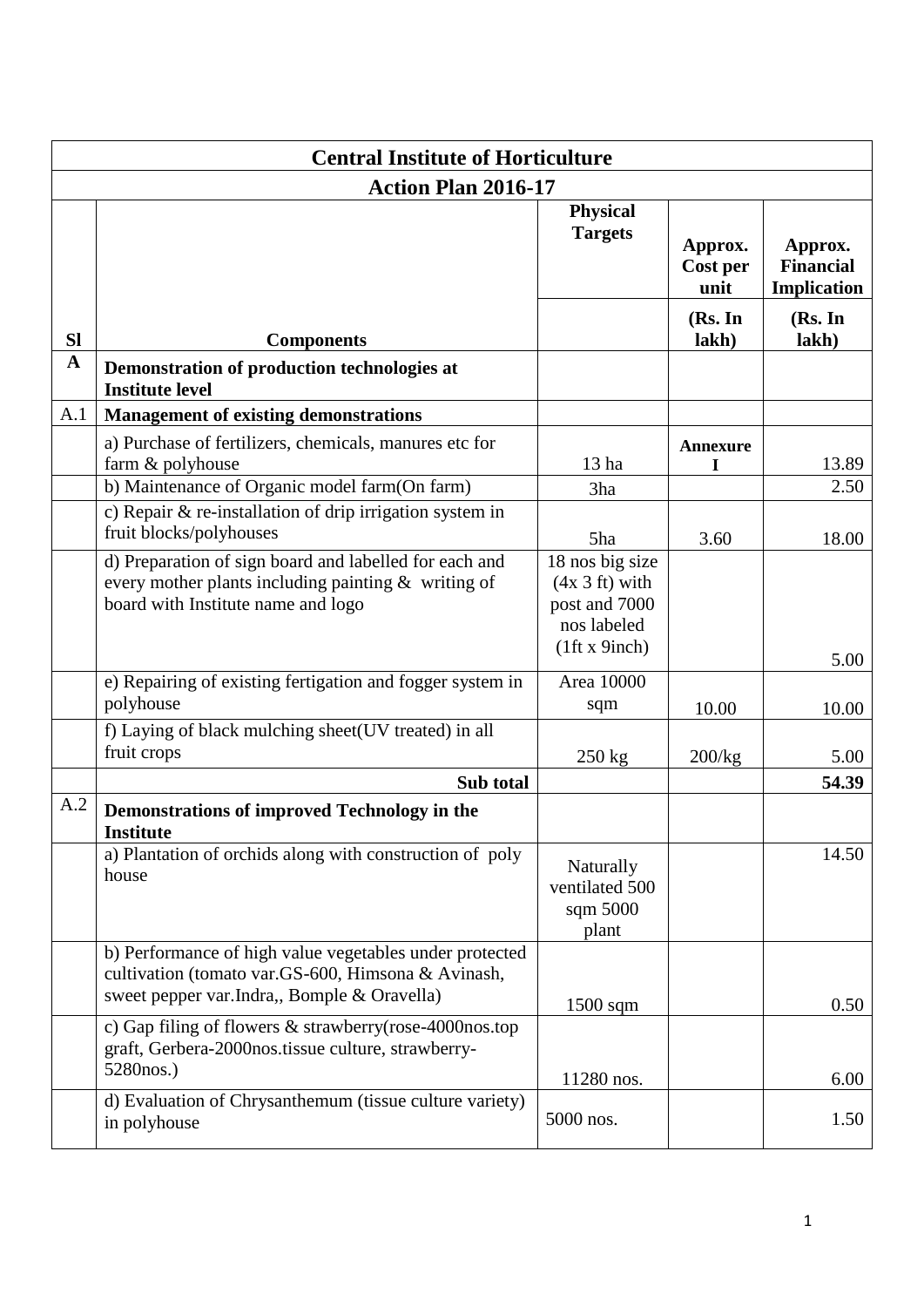|           | e) Comparative study on performance of Naga King<br>Chilli under Protected Cultivation & open field<br>condition | 500 sq.m each | 0.10               | 0.10  |
|-----------|------------------------------------------------------------------------------------------------------------------|---------------|--------------------|-------|
|           | f) Study on effect of organic manures and inputs in<br>growth & yield of Turmeric                                | $0.5$ ha      | 0.14               | 0.14  |
|           | g) Maintenance of germplasm of underutilized/<br>unexplored fruits & vegetables of NE                            | $0.05$ ha     | 0.20               | 0.20  |
|           | h) Study on performance of marigold var.Pusa Basanti                                                             | $500$ sq mtr  | 0.20               | 0.20  |
|           | i)Demonstration and maintenance of pineapple under<br>polymulch                                                  | $1150$ sq m   | 0.15               | 0.15  |
|           | j) Study on effect of organic manures and inputs in<br>growth & yield of Ginger                                  | $0.25$ ha     | 0.25               | 0.25  |
|           | k) Demonstration of Model vegetable garden                                                                       | $500$ sq mtr  | 0.40               | 0.40  |
|           | 1) Establishment of Khasi Mandarin Mother block                                                                  | D Block 1.0ha |                    |       |
|           | including mulching and drip irrigation system                                                                    |               | 3.1/ha             | 3.10  |
|           | m) Establishment of Pomegranate Mother block<br>including mulching and drip irrigation system                    | D Block 0.5ha | 4.2/ha             | 2.10  |
|           | n) Establishment of Kinnow Mandarin Mother block                                                                 | D Block 0.5ha | 3.66/ha            | 1.83  |
|           | including mulching and drip irrigation system                                                                    |               |                    |       |
|           | o) Demonstration on cultivation of oyster mushroom                                                               | 2nos.         | 0.25               | 0.50  |
|           | Sub total                                                                                                        |               |                    | 31.47 |
| <b>B.</b> | <b>Demonstration of improved Technologies in NE</b><br><b>States</b>                                             |               |                    |       |
|           | a) Demonstration on important fruit crops viz. Khasi<br>Mandarin, Mango & litchi in Nagaland, Manipur &<br>Assam | 6 ha          | 0.83               | 5.00  |
|           | b) Demonstration on cultivation of cole and root                                                                 |               |                    |       |
|           | vegetables                                                                                                       | 3 ha          | 0.10               | 0.30  |
|           | c) Demonstration on cultivation of organic turmeric                                                              | 5 ha          | 0.10               | 0.50  |
|           | d) Demonstration on cultivation of organic ginger                                                                | 10ha          | 0.60               | 6.00  |
|           | e) Construction of Naturally Ventilated Poly house in                                                            | 2 units (500  |                    |       |
|           | Nagaland & Assam for production of planting materials                                                            | sq. m each)   |                    |       |
|           | at farmers field                                                                                                 |               | $1800\text{/sq.m}$ | 18.00 |
|           | f) Citrus rejuvenation programme in Nagaland, Sikkim                                                             |               |                    |       |
|           | & Arunachal Pradesh                                                                                              | 3 states      | 0.50               | 1.50  |
|           | Sub total                                                                                                        |               |                    | 31.30 |
| C.        | <b>Quality Planting Material &amp; Seed Production</b>                                                           |               |                    |       |
|           | a) Establishment of scion mother block (gap filling of<br>guava 250, citrus 100, cashew 100 & passion fruit 150  |               | <b>Annexure</b>    |       |
|           | $etc$ )                                                                                                          | 600 nos.      | $\mathbf{I}$       | 0.50  |
|           | b) Mass multiplication of quality planting material                                                              |               |                    |       |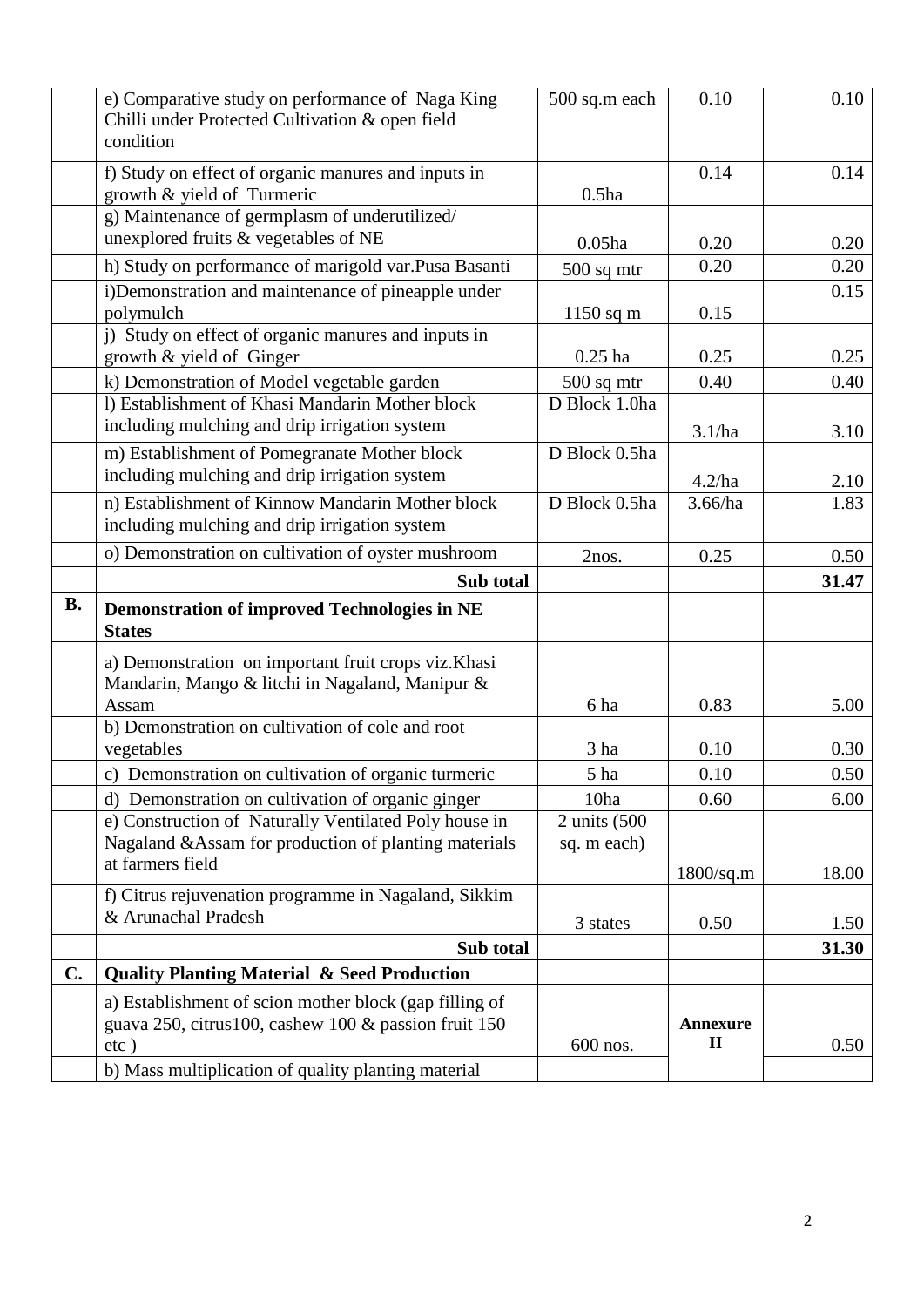|             | i) Asexually propagated plants (Cashew 18000nos.<br>var.BBSR-1, VRI-3, V-4; citrus 18000nos. var.Khasi<br>mandarin, Assam lemon; mango 4000nos. var.Amrapali,<br>Dusshera & Mallika, guava 6000nos. var.L-49,<br>Allahabad Safeda, Lalit & Sweta; rose 4000nos.<br>Var.Bourdeux, Avalanche) | 50,000 nos     |                                | 12.00  |
|-------------|---------------------------------------------------------------------------------------------------------------------------------------------------------------------------------------------------------------------------------------------------------------------------------------------|----------------|--------------------------------|--------|
|             | Sub total                                                                                                                                                                                                                                                                                   |                |                                | 12.50  |
| D           | <b>Accreditation of Horticulture Nurseries in NER</b>                                                                                                                                                                                                                                       | $10$ nos.      | 2.50                           | 25.00  |
| E           | <b>Human Resource Development</b>                                                                                                                                                                                                                                                           |                |                                |        |
|             | a) Farmers Training                                                                                                                                                                                                                                                                         | 40 nos.(50     |                                |        |
|             |                                                                                                                                                                                                                                                                                             | trainees/batch |                                | 20.00  |
|             | b) Training of Trainers                                                                                                                                                                                                                                                                     | 06 nos. (40)   | <b>Annexure</b>                |        |
|             |                                                                                                                                                                                                                                                                                             | trainees/batch | III                            | 20.00  |
|             | c) Capacity Building of CIH Staffs & State officials                                                                                                                                                                                                                                        | 04 nos.        |                                | 2.00   |
|             | d) Exposure trip cum training                                                                                                                                                                                                                                                               | $03$ nos.      |                                | 8.00   |
|             | Sub total                                                                                                                                                                                                                                                                                   |                |                                | 50.00  |
| F           | <b>Certificate Course</b>                                                                                                                                                                                                                                                                   | 5 courses      | <b>Annexure</b>                |        |
|             |                                                                                                                                                                                                                                                                                             |                | IV                             | 44.28  |
| G           | <b>Seminar/Workshop/Conference/Meetings</b>                                                                                                                                                                                                                                                 |                |                                |        |
|             |                                                                                                                                                                                                                                                                                             |                | <b>Annexure</b>                |        |
|             | a) National level (3 days event)                                                                                                                                                                                                                                                            | $1$ no         | V                              | 5.00   |
|             | b) Technical Advisory Committee (TAC) meeting                                                                                                                                                                                                                                               | $1$ no         | 2.00                           | 2.00   |
|             | c) Board of Management (BOM) meeting                                                                                                                                                                                                                                                        | 1 no           | 2.00                           | 2.00   |
|             | Sub total                                                                                                                                                                                                                                                                                   |                |                                | 9.00   |
| H           | <b>Exhibitions/ Trade Fairs/ Meets/Mela</b>                                                                                                                                                                                                                                                 |                |                                |        |
|             | a) NE Organic Fest (Exhibition cum Buyer Seller meet)                                                                                                                                                                                                                                       |                |                                |        |
|             | (To organize)                                                                                                                                                                                                                                                                               | $1$ no         | <b>Annexure</b>                | 10.00  |
|             | b) National/ State level exhibitions (To participate)                                                                                                                                                                                                                                       | 2 nos          | VI                             | 6.00   |
|             | c) Buyers & Sellers Meet at Yangoon, Myanmar                                                                                                                                                                                                                                                | $1$ no         |                                | 12.55  |
|             | Sub total                                                                                                                                                                                                                                                                                   |                |                                | 28.55  |
| $\mathbf I$ | <b>PHM &amp; Marketing</b>                                                                                                                                                                                                                                                                  |                |                                |        |
|             | a) Post Harvest handling unit for washing, waxing,                                                                                                                                                                                                                                          |                |                                |        |
|             | drying & grading; shrink wrapping unit; pre cooling &                                                                                                                                                                                                                                       | 1 Unit each    |                                | 65.00  |
|             | ripening chamber                                                                                                                                                                                                                                                                            |                |                                | 0.30   |
|             | b) Value added product                                                                                                                                                                                                                                                                      |                |                                |        |
|             | d) Geographical Indication Registry of Horticulture<br>Crops                                                                                                                                                                                                                                | 16 crops       | <b>Annexure</b><br>VII         | 76.56  |
|             | Sub total                                                                                                                                                                                                                                                                                   |                |                                | 141.86 |
| ${\bf J}$   | Machineries & equipment                                                                                                                                                                                                                                                                     |                |                                |        |
|             | a) Farm tools & implements                                                                                                                                                                                                                                                                  |                | <b>Annexure</b><br><b>VIII</b> | 13.50  |
|             | b) Quartz(spectrophotometer for lab use)                                                                                                                                                                                                                                                    | 2nos.          | 0.05                           | 0.10   |
|             | c) Heating mantle (for lab use)                                                                                                                                                                                                                                                             | 2nos.          | 0.03                           | 0.06   |
|             | d) Post harvest machineries & equipments                                                                                                                                                                                                                                                    |                |                                |        |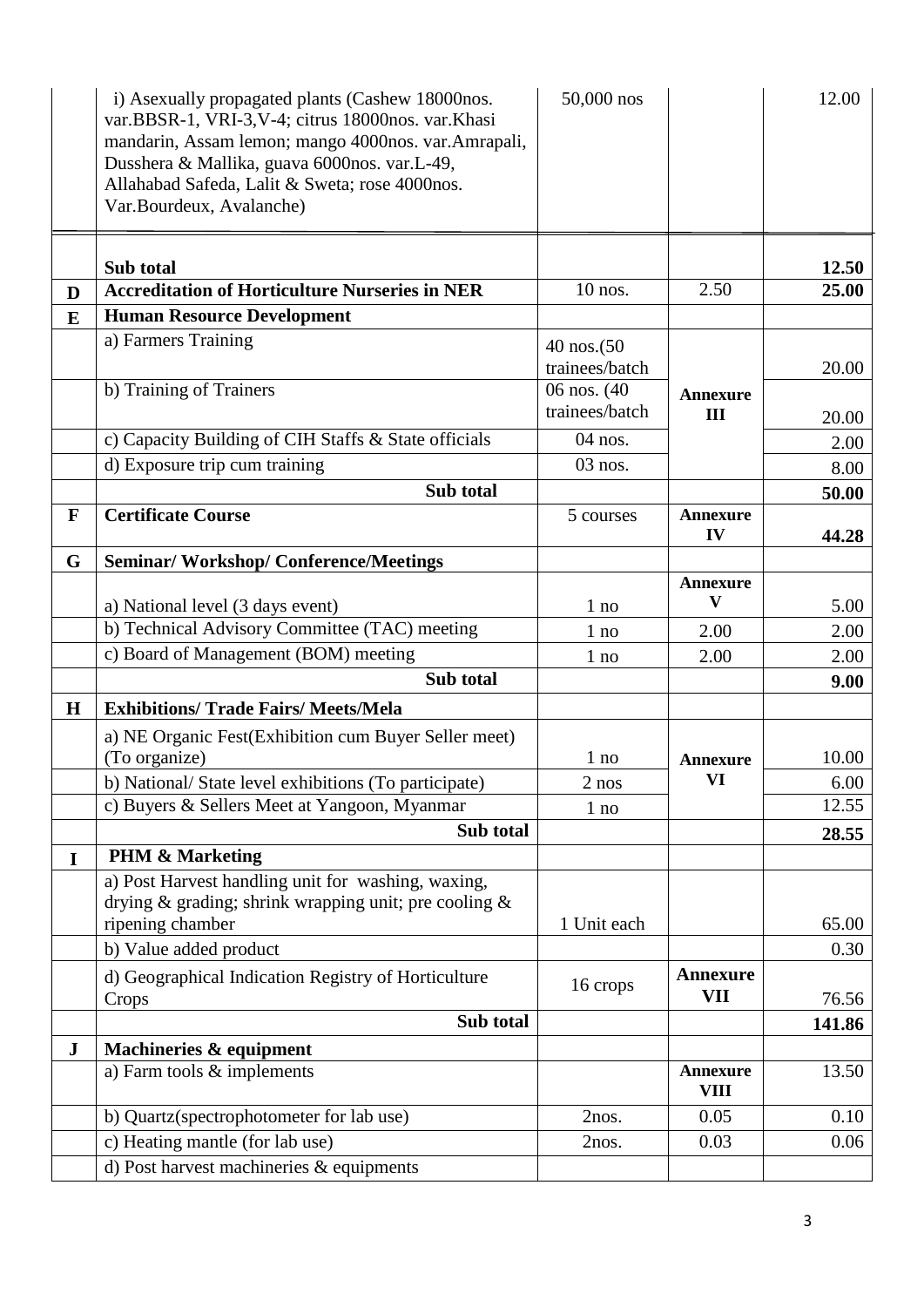| $\bf M$     | <b>Publication</b>                                                                                                                                                                                                                   |                                                  |         |        |
|-------------|--------------------------------------------------------------------------------------------------------------------------------------------------------------------------------------------------------------------------------------|--------------------------------------------------|---------|--------|
|             | Sub total                                                                                                                                                                                                                            |                                                  |         | 168.50 |
|             | n) Setting up of model solar water pump unit (including<br>all accessories)                                                                                                                                                          | 2.5hp capacity                                   | 5.00    | 5.00   |
|             | m) Construction of RCC water harvesting structure                                                                                                                                                                                    | 1 lakh ltr<br>capacity                           | 25.00   | 25.00  |
|             | 1) Upgradation/construction of boundary wall &<br>repairing of boundary fencing                                                                                                                                                      | 4.2km (area in<br>radius)                        | 7.15/km | 30.00  |
|             | k) Setting up of laboratory platform (working tables,<br>centre tables, cabinets & accessories)                                                                                                                                      | 1nos                                             | 7.00    | 7.00   |
|             | j) Deep bore well construction                                                                                                                                                                                                       | 01unit<br>(2500 M)                               | 27.00   | 27.00  |
|             | i) Geomembrane sheet (400-500 micron) lining in<br>existing water harvesting structure to control water<br>seepage                                                                                                                   | $1$ nos.<br>$(13.5x40.5m$ trs<br>x3 mtrs height) | 10.00   | 10.00  |
|             | h)Construction of implements shade for tractors, power<br>tillers & other farm implements                                                                                                                                            | 1 No.<br>$(60 \times 20 \text{ft})$              | 7.00    | 7.00   |
|             | g)Construction of Farm shed (For Block B & E)                                                                                                                                                                                        |                                                  | 1.00    | 2.00   |
|             | f) Construction of disinfectant chamber in poly houses<br>(double door)                                                                                                                                                              | $10$ nos. $(6x6)$                                | 0.25    | 2.50   |
|             | e) Soil sterilization unit<br>Size-(30ft x 20ft x 9.6ft), Heating system- heat<br>convector 6 nos. $(2.5 \text{ kw each})$ , Foundation-cc $(1:2:4)$<br>(30x30x60cm), Door-2nos. (4'x6'), covering with 8mm<br>thick triple layer UV | lnos.                                            | 10.00   | 10.00  |
|             | d) Construction of terracing for farm development                                                                                                                                                                                    | 5 ha                                             | 5.00    | 25.00  |
|             | c) Construction of polyhouse for nursery unit                                                                                                                                                                                        | 2 Nos.<br>$(500 \text{ sqm})$                    | 5.50    | 11.00  |
|             | b) Land development for construction of polyhouse for<br>nursery unit (JCB work)                                                                                                                                                     | $1200$ sqm                                       | 2.00    | 2.00   |
| L           | <b>Minor works</b><br>a) RCC platform for citrus primary nursery                                                                                                                                                                     | 3 Nos.<br>50mx1mx2ft                             | 1.66    | 5.00   |
| $\mathbf K$ | Chemical & glassware's for laboratory                                                                                                                                                                                                |                                                  |         | 4.00   |
|             | Sub total                                                                                                                                                                                                                            |                                                  |         | 27.92  |
|             | f) Aloevera pasturizer or multipurpose machine                                                                                                                                                                                       | 2nos.                                            | 3.00    | 6.00   |
|             | e) Aloevera gel extraction machine                                                                                                                                                                                                   | 1 <sub>no</sub>                                  | 1.86    | 1.86   |
|             | vi. Deep fryer                                                                                                                                                                                                                       | $1$ no                                           | 0.50    | 6.40   |
|             | v. Potato peeler                                                                                                                                                                                                                     | $1$ no                                           | 0.50    |        |
|             | iv. Slicer (for cubes & chips)                                                                                                                                                                                                       | $1$ no                                           | 0.60    |        |
|             | iii. Working table (stainless steel)                                                                                                                                                                                                 | $2$ nos                                          | 0.80    |        |
|             | ii. Juice pasteurizer                                                                                                                                                                                                                | $1$ no                                           | 1.00    |        |
|             | i. Solar tunnel dryer                                                                                                                                                                                                                | 1 no                                             | 3.00    |        |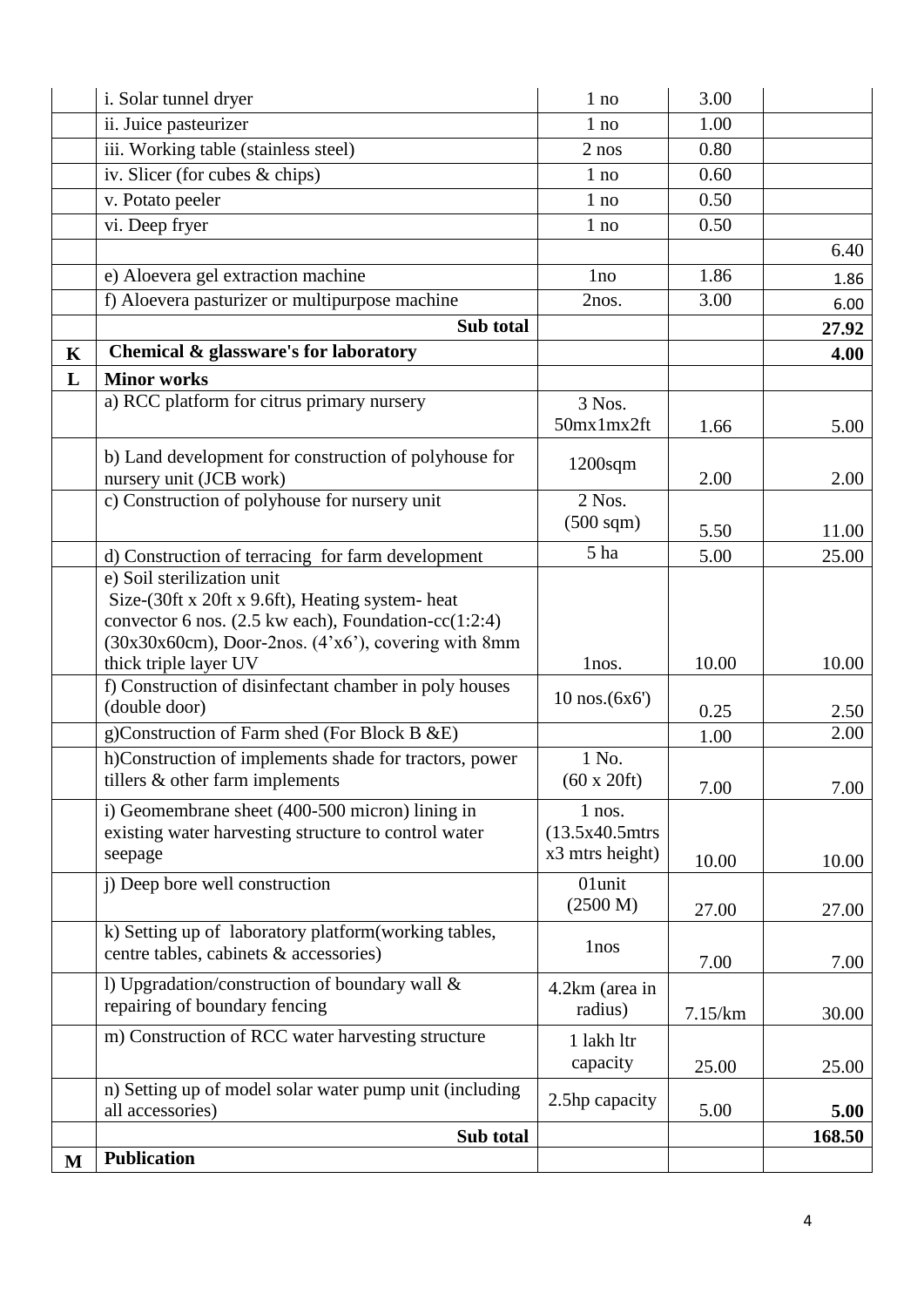|             | a) Annual Report $2015 - 2016$                       | 1 |                       |        |
|-------------|------------------------------------------------------|---|-----------------------|--------|
|             | b) Manual/Technical bulletin                         |   |                       |        |
|             | i. Manual on post harvest handling and processing of |   |                       |        |
|             | horticultural crops                                  | 1 |                       |        |
|             | ii. Bulleting on rose cultivation                    | 1 | <b>Annexure</b><br>IX |        |
|             | c) Booklet on trainings conducted at CIH, Nagaland   | 1 |                       |        |
|             | d) Folders                                           | 5 |                       |        |
|             | e)Decade of CIH                                      | 1 |                       |        |
|             | f) Procurement of books for library                  |   |                       |        |
|             | Sub total                                            |   |                       | 15.00  |
| N           | Landscaping of old office compound & present office  |   | 10.00                 | 10.00  |
|             | and avenues (Annual seasonals, ornamental plants     |   |                       |        |
|             | and maintenance of landscape area, popup irrigation  |   |                       |        |
|             | system)                                              |   |                       |        |
| $\mathbf 0$ | <b>Others</b>                                        |   |                       |        |
|             | a) Salaries                                          |   |                       | 30.00  |
|             | b) Wages                                             |   |                       | 70.00  |
|             | c) Medical                                           |   |                       | 10.00  |
|             | d) Rate, Rent & Taxes                                |   |                       | 2.00   |
|             | e) Advertisement $&$ publicity                       |   |                       | 5.00   |
|             | f) Domestic travelling Expenses (DTE)                |   |                       | 20.00  |
|             | g) Professional services                             |   |                       | 10.00  |
|             | h) Contractual staff remuneration                    |   |                       | 66.00  |
|             | ii. Office Expenses                                  |   |                       |        |
|             | a) Office furniture                                  |   |                       | 1.00   |
|             | b) Telephone bill                                    |   |                       | 4.00   |
|             | c) Electricity bill                                  |   |                       | 5.00   |
|             | d) Repair of motor vehicle                           |   |                       | 3.00   |
|             | e) Purchase of rubber stamp                          |   |                       | 0.10   |
|             | f) Stationary                                        |   |                       | 1.00   |
|             | g) Office equipment                                  |   |                       | 1.00   |
|             | h) Computer                                          |   |                       | 1.00   |
|             | i) Contingent staffs remuneration                    |   |                       | 1.00   |
|             | j) Stores                                            |   |                       | 5.00   |
|             | k) Printing $&$ binding jobs                         |   |                       | 0.20   |
|             | l) POL                                               |   |                       | 7.00   |
|             | m) AMC                                               |   |                       | 12.00  |
|             | n) Postage & telegraph                               |   |                       | 3.70   |
|             | o) Training hall furnishing                          |   |                       | 5.00   |
|             |                                                      |   |                       |        |
|             | Sub total                                            |   |                       | 263.00 |
|             | <b>Grand</b> total                                   |   |                       | 916.77 |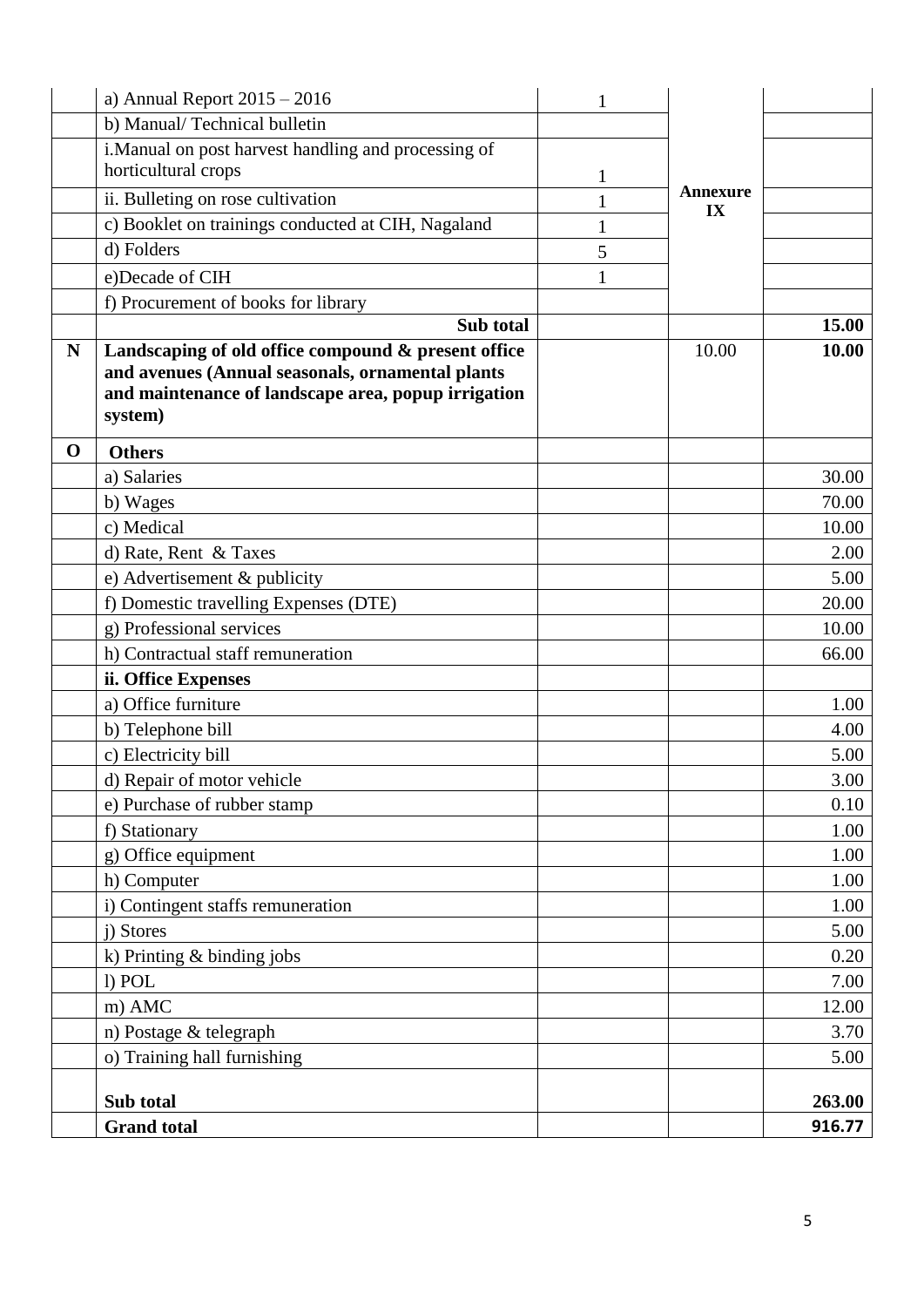| <b>Budget Projection for the year 2016-17</b> |                                                    |                                                             |         |
|-----------------------------------------------|----------------------------------------------------|-------------------------------------------------------------|---------|
| S1                                            | <b>Head of Account</b>                             | Estimated<br><b>Budget</b> for<br>2016-17 (Rs.<br>In Lakhs) |         |
| $\mathbf{A}$                                  | <b>Major Head -2552</b>                            |                                                             |         |
| $\mathbf{1}$                                  | Salary                                             | 30.00                                                       |         |
| $\overline{2}$                                | Wages                                              | 70.00                                                       |         |
| 3                                             | <b>Medical Treatment</b>                           | 10.00                                                       |         |
| $\overline{4}$                                | <b>Domestic Travel Expenses</b>                    | 20.00                                                       |         |
| 5                                             | Office expenses                                    | 50.00                                                       |         |
| 6                                             | Rent, Rates & Taxes                                | 2.00                                                        |         |
| 7                                             | Publication                                        | 15.00                                                       |         |
| 8                                             | Other Administrative Expenses                      | 135.56                                                      |         |
| 9                                             | Advertisement & Publicity                          | 5.00                                                        |         |
| 10                                            | Minor works                                        | 168.50                                                      |         |
| 11                                            | <b>Professional Services</b>                       | 10.00                                                       |         |
| 12                                            | <b>Other Charges</b>                               | 307.79                                                      |         |
|                                               | <b>Sub Total</b>                                   |                                                             | 823.85  |
| $\bf{B}$                                      | Major Head -4552                                   |                                                             |         |
| $\mathbf{1}$                                  | Major works                                        |                                                             |         |
|                                               | a. C/o Admin block Research & Development i/c bulk |                                                             |         |
|                                               | services & site development                        | 2500.00                                                     |         |
|                                               | b. C/o Boys hostel from trainees                   | 650.00                                                      |         |
|                                               | c. C/o Farm road (2.5 km)                          | 280.00                                                      |         |
|                                               | d. Renovation of existing boundary wall            | 52.00                                                       |         |
|                                               | Sub total                                          |                                                             | 3482.00 |
| $\overline{2}$                                | Machinery & Equipment                              | 92.92                                                       |         |
| 3                                             | Motor vehicle                                      | 15.00                                                       |         |
|                                               | <b>Sub Total</b>                                   |                                                             | 107.92  |
|                                               | <b>Grand</b> total                                 |                                                             | 4413.77 |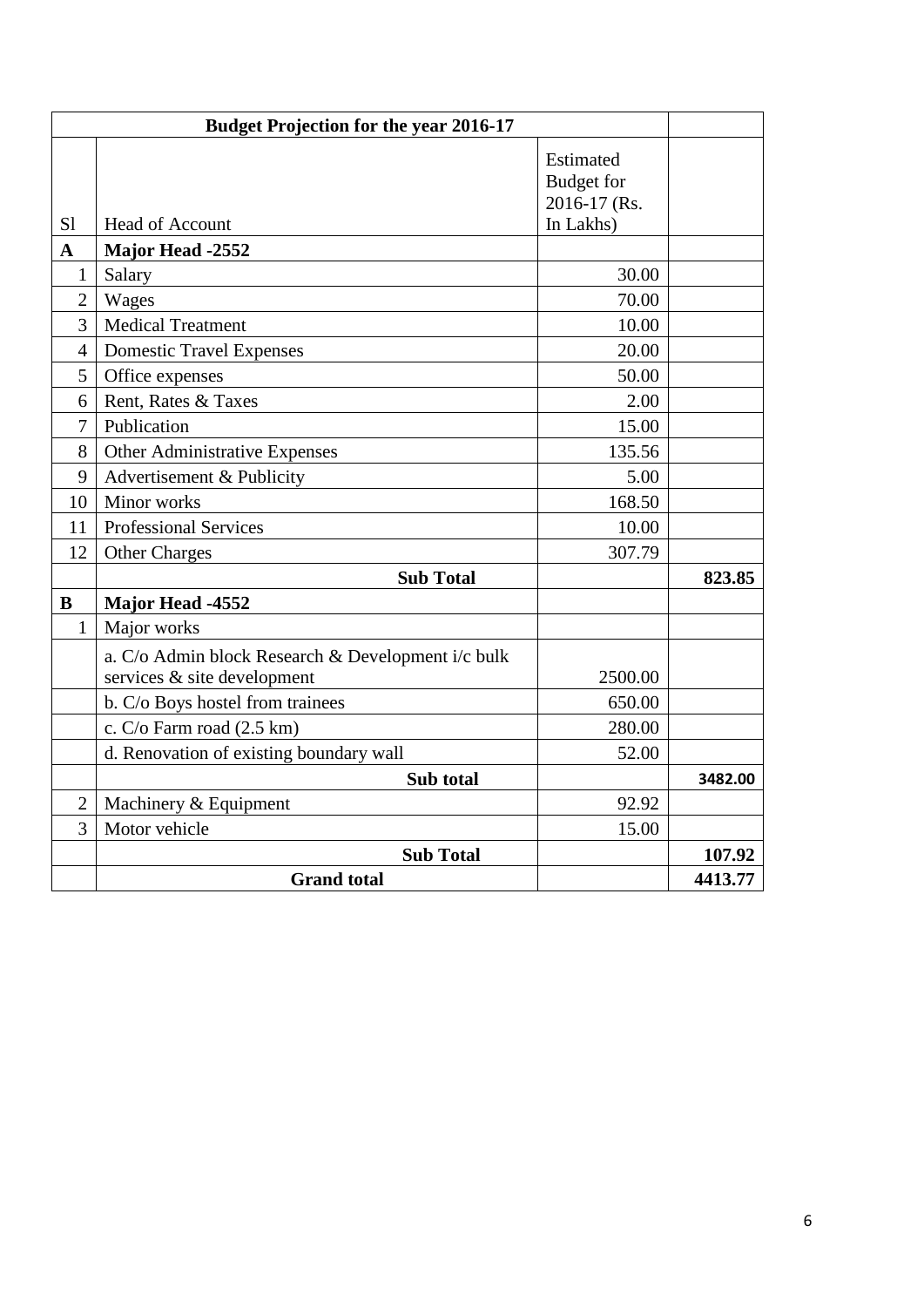#### **Annexure I**

#### **FERTILIZERS, CHEMICALS & MANURES**

Fertilizers, Chemicals & Manures for Protected Cultivation

| $S1$ .           | Name of fertilizer and     | Quantity       | Rate       | Amount      |
|------------------|----------------------------|----------------|------------|-------------|
| No.              | chemical                   | (liters/kg)    | (Rs)       | (Rs)        |
|                  |                            |                |            |             |
| 1.               | Topaz                      | $\overline{4}$ | 1200/1     | 4800.00     |
| $\overline{2}$ . | Score                      | $\overline{3}$ | 1000/1     | 3000.00     |
| 3.               | Redomil                    | $\overline{5}$ | 1800/kg    | 9000.00     |
| 4.               | Diathen M-45               | 10             | 800/kg     | 8000.00     |
| $\overline{5}$ . | <b>Bavestine</b>           | 10             | 800/kg     | 8000.00     |
| 6.               | COC                        | 10             | 400/kg     | 4000.00     |
| 7.               | Quantinal                  | 3              | 1500/kg    | 4500.00     |
| 8.               | Benomyle                   | $\overline{2}$ | 2000/kg    | 4000.00     |
| 9.               | Allite                     | $\overline{5}$ | 1900/kg    | 9500.00     |
| 10.              | Captaf                     | $\overline{7}$ | 800/kg     | 5600.00     |
| 11.              | Vertmac                    | 5              | 5000/kg    | 25000.00    |
| 12.              | Acifed                     | 5              | 1300/kg    | 6500.00     |
|                  | 13. Dicofal                | $\overline{4}$ | 1000/1     | 4000.00     |
|                  | 14. Lannate                | 8              | 1600/kg    | 12800.00    |
|                  | 15. Rogar                  | $\overline{5}$ | 900/1      | 4500.00     |
|                  | 16. Neem oil               | $\overline{5}$ | 500/1      | 2500.00     |
|                  | 17. Biozyme                | 10             | 500/1      | 5000.00     |
|                  | 18. Boran                  | 15             | 150/kg     | 2250.00     |
|                  | 19. Iron chelated          | 15             | 900/kg     | 1350.00     |
|                  | 20. Copper sulphate        | 10             | 400/kg     | 4000.00     |
|                  | 21. Sodium moly bedate     | 1              | 3000/kg    | 3000.00     |
| 22.              | <b>Calcium Nitrate</b>     | 200            | 180/kg     | 36000.00    |
| 23.              | <b>Potassium Nitrate</b>   | 150            | 160/kg     | 24000.00    |
| 24.              | Mangnicium sulphate        | 200            | 50/kg      | 10000.00    |
|                  | 25. Poatassium Sulphate    | 150            | 160/kg     | 24000.00    |
|                  | 26. Mono ammonium sulphate | 100            | 150/kg     | 15000.00    |
|                  | 27. Zinc Suphate           | 50             | 200/kg     | 1000.00     |
|                  | 28. FYM                    | 15load         | 6500/      | 97500.00    |
|                  |                            |                | Truck load |             |
|                  |                            | Total Rs.      |            | 3,38,800.00 |

# Fertilizers, Chemicals & Manures for open cultivation

| Sl.No. | Name of Fertilizer $\&$ | Qnty. $(lt/kg)$ | Rate. $(Rs)$   | Amount.  |
|--------|-------------------------|-----------------|----------------|----------|
|        | Chemicals.              |                 |                | $(Rs)$ . |
|        | Ridomil gold 68 WP      | $15 \text{ kg}$ | $1880 - kg$    | 28200.00 |
|        | Lannate                 | $15$ kg         | $2066/-$ kg    | 30990.00 |
| 3.     | Indofil M-45            | $20 \text{ kg}$ | $370/-$ kg     | 7400.00  |
| 4.     | Captra/Captan           | $10 \text{ kg}$ | $750/-$ kg     | 7500.00  |
|        | <b>Bavistin</b>         | $05$ kg         | $1070/$ - $kg$ | 5350.00  |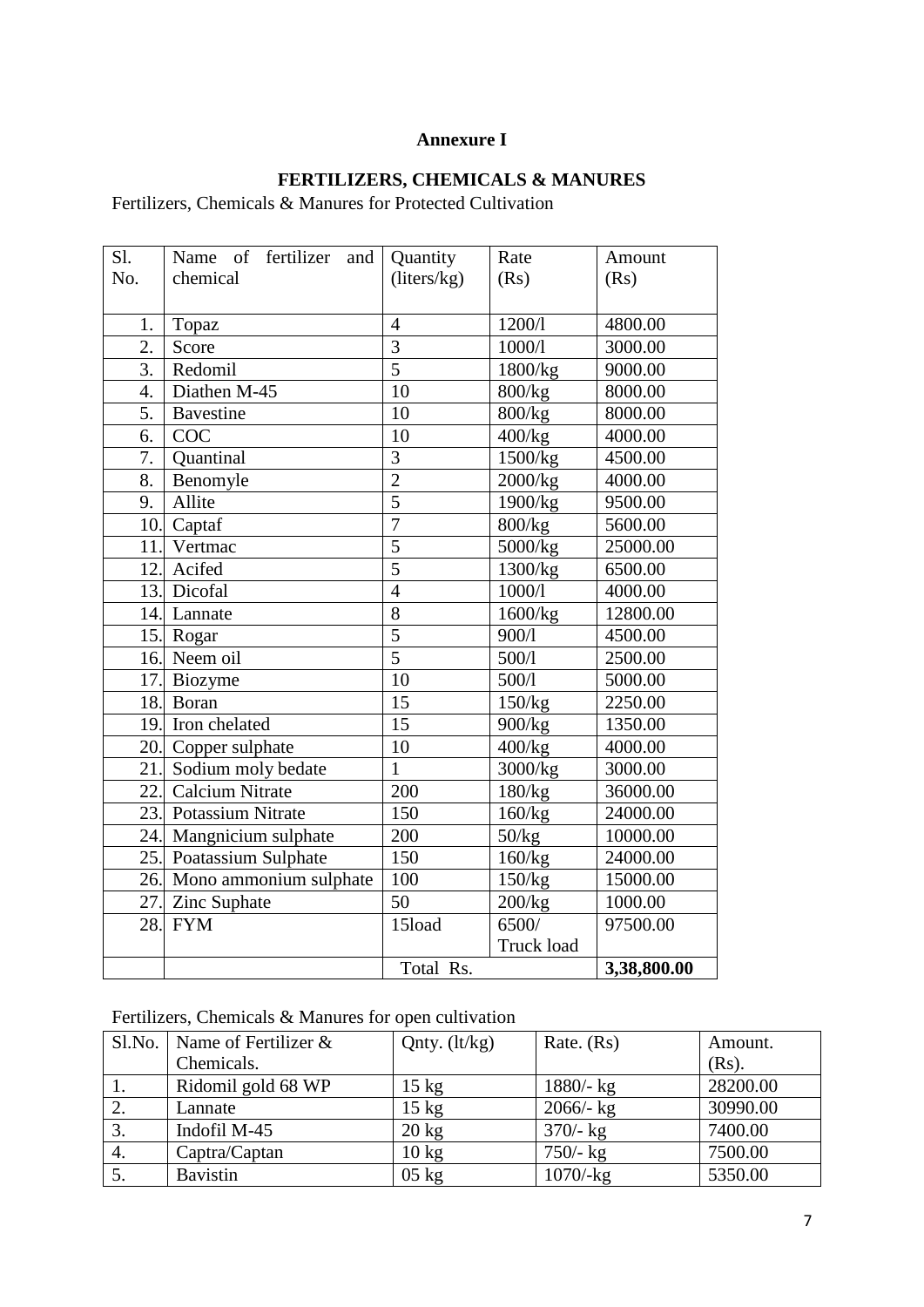| 6.               | Streptocycline          | 2 kg                  | 1250/- kg         | 2500.00     |
|------------------|-------------------------|-----------------------|-------------------|-------------|
| $\overline{7}$ . | Benofit                 | $10 \text{ kg}$       | $1815/-kg$        | 18150.00    |
| 8.               | <b>Blitox 50W</b>       | $20 \text{ kg}$       | $530/-$ kg        | 10600.00    |
| 9.               | Biozyme Liquid          | 05 litres             | 817/- ltr.        | 4085.00     |
| 10.              | Dicofol 18.5%EC         | 20 litres             | $370/- 1$ tr      | 7400.00     |
| 11.              | Magister                | 15 litres             | $1460/$ -ltr      | 21900.00    |
| 12.              | Nuvan                   | 15 litres             | $325/-1$ tr.      | 4875.00     |
| 13.              | Confidor                | 10 litres             | $1100/$ -ltr      | 11000.00    |
| 14.              | Neem oil                | 15 litres             | $440/- 1tr$       | 6600.00     |
| 15.              | Rogor                   | 15 litres             | $750/-$ ltr       | 11250.00    |
| 16.              | Monocil                 | 15 litres             | $480/- 1$ tr      | 7200.00     |
| 17.              | Chlorpyriphos 20%       | 20 litres             | 480/-1tr          | 9600.00     |
| 18.              | Acephate                | $10 \text{ kg}$       | $940/-kg$         | 9400.00     |
| 19.              | <b>Biozyme Granules</b> | $50 \text{ kg}$       | $52/-$ kg.        | 2600.00     |
| 20.              | Furadan 10G             | $150 \text{ kg}$      | $98/-$ kg         | 14700.00    |
| 21.              | Round-Up.               | 20 litres             | $450/-$ ltr       | 9000.00     |
| 22.              | Apsaa                   | 5 ltres.              | $1640/-$ lt.      | 8200.00     |
| 23.              | Urea (IFFCO)            | 45 bags.              | 700/- bag.        | 31500.00    |
| 24.              | $M.O.P$ (IPL)           | 60 bags.              | 1200/- bag.       | 72000.00    |
| 25.              | S.S.P (IPL)             | 60 bags.              | $650/-$ bag.      | 39000.00    |
| 26.              | DAP (IFFCO)             | 30 bags.              | 1450/- bag.       | 43500.00    |
| 27.              | Micronutrient.          | $200 \text{ kg}$      | 290/- kg.         | 58000.00    |
| 28.              | FYM (Farm yard manure). | 67 truck load.        | 6500/- per truck. | 435500.00   |
|                  |                         | $(2.5 M T/$ truck $)$ |                   |             |
|                  |                         |                       | Total             | 9,18,000.00 |

Fertilizer and Chemical requirement for Strawberry plantation

| Sl.No. | Name of fertilizer and | Quantity        | Rate                       | Amount   |
|--------|------------------------|-----------------|----------------------------|----------|
|        | chemical.              | (litres/kg).    | $(Rs)$ .                   | $(Rs)$ . |
| 01.    | 16:08:24               | $50 \text{ kg}$ | $3000/-$                   | 6000.00  |
|        |                        |                 | $(25\text{kg}/\text{bag})$ |          |
| 02.    | $12 - 61 - 45$         | $50 \text{ kg}$ | $4000/-$                   | 8000.00  |
|        |                        |                 | $(25\text{kg/bag})$        |          |
| 03.    | 13-00-45               | $50 \text{ kg}$ | $3300/-$                   | 6600.00  |
|        |                        |                 | $(25\text{kg/bag})$        |          |
| 04.    | 19:19:19               | $50 \text{ kg}$ | $3300/-$                   | 6600.00  |
|        |                        |                 | $(25 \text{ kg/bag})$      |          |
| 05.    | CaNO <sub>3</sub>      | 50 Kg           | 1800/-                     | 3600.00  |
|        |                        |                 | $(25\text{kg/bag})$        |          |
| 06.    | 0:0:50                 | $25 \text{ kg}$ | $2500/-$                   | 2500.00  |
|        |                        |                 | (25kg/bag)                 |          |
| 07.    | Fertilon Combi         | $2$ kg.         | $2600 - kg$ .              | 5200.00  |
| 08.    | Nutrisil spray         | $5$ lt.         | 2600/-1t.                  | 13000.00 |
| 09.    | Supervitamol           | 5 lt.           | $5200/-$ lt.               | 26000.00 |
| 10.    | Spintor                | $2$ lt.         | 16800-lt.                  | 33600.00 |
| 11.    | $T$ opsin $-M$         | 5 Kg.           | 2080/- kg.                 | 10400.00 |
| 12.    | $H_2O_2$ with silver   | $2$ lt.         | $687/-$ lt.                | 1374.00  |
| 13.    | Humic acid             | $2$ lt.         | $2600 - 1t$ .              | 5200.00  |
| 14.    | Liquid sulphur         | $2$ lt.         | $1800/-$ lt.               | 3600.00  |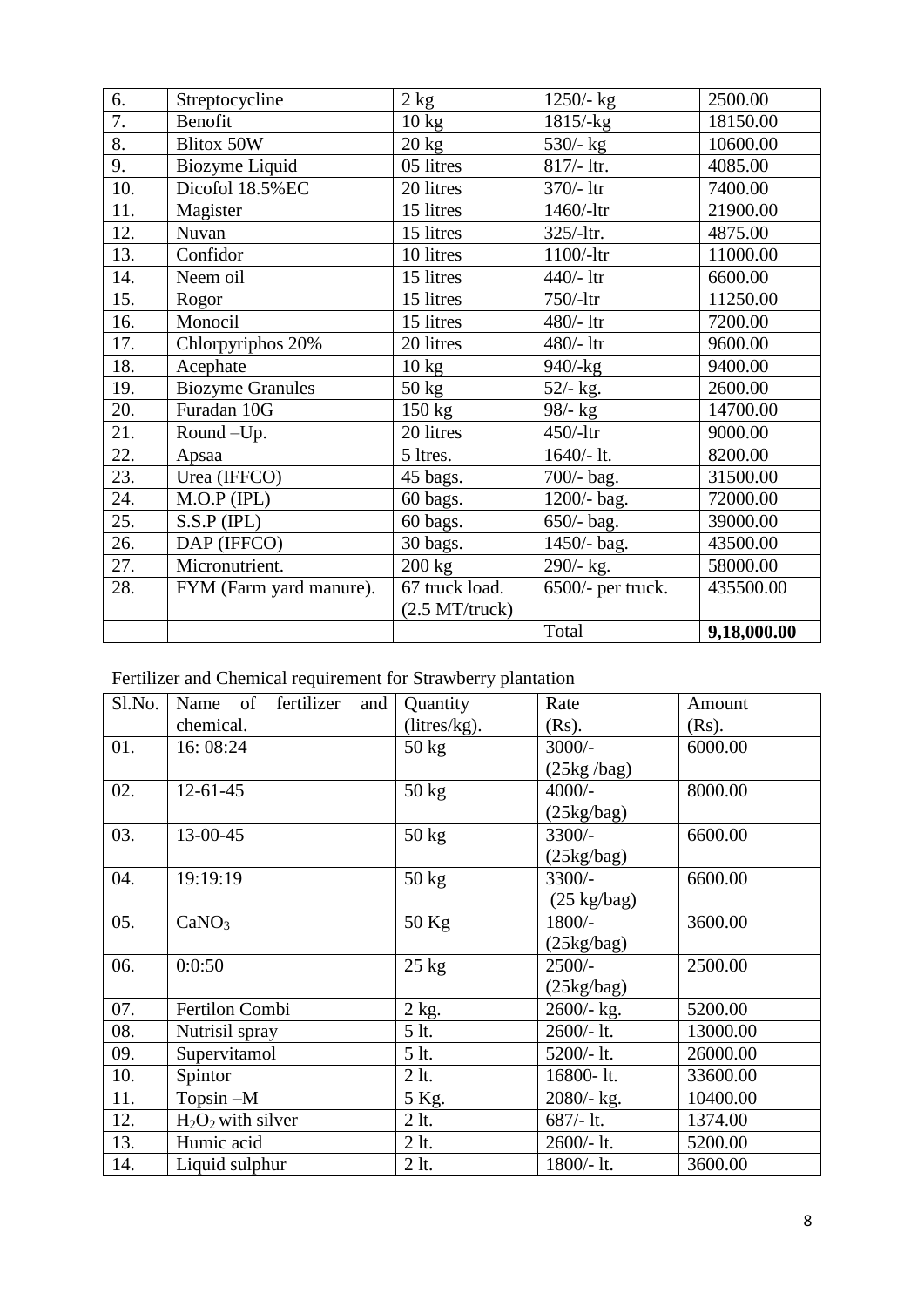|  |  |  |  | . | ıΛ<br>w |
|--|--|--|--|---|---------|
|--|--|--|--|---|---------|

# **Annexure-II**

# **1. Establishment of scion mother block (gap filling):**

| <b>Sl. No.</b> | <b>Particulars</b>       | Oty.                                 | Rate (Rs.)   | Approx. Cost (Rs.) |
|----------------|--------------------------|--------------------------------------|--------------|--------------------|
| 1.             | Guava                    | 250                                  | 50.00        | 12,500.00          |
| 2.             | Citrus                   | 100                                  | 50.00        | 5,000.00           |
| 3.             | Cashew                   | 100                                  | 50.00        | 5,000.00           |
| 4.             | Passion fruit            | 150                                  | 10.00        | 1,500.00           |
| 5.             | F.Y.M. (Well decomposed) | 4 truck loads<br>$(300 \text{cf} t)$ | 6,500.00     | 26,000.00          |
|                |                          |                                      | <b>Total</b> | 50,000.00          |

#### **2. Mass Multiplication of Quality Planting Material:**

# **i) Raising root stock Seedling:**

| Sl. No.          | <b>Particulars</b>                              | Qty.                                 | Rate (Rs.)      | Approx. Cost (Rs.) |
|------------------|-------------------------------------------------|--------------------------------------|-----------------|--------------------|
| 1.               | Mango seed (local)                              | 12000                                | $1.50/$ no.     | 18,000.00          |
| 2.               | Guava seed (local)                              | $2.0$ kg                             | 1,000.00/kg     | 2,000.00           |
| $\overline{3}$ . | Citrus seed                                     | $10 \text{ kg}$                      | 4000.00/kg      | 40,000.00          |
|                  | (Rangpur lime, Rough lemon<br>and Volkamariana) |                                      |                 |                    |
| $\overline{4}$ . | Cashew seed (local)                             | $400$ kg                             | 150.00/kg       | 60,000.00          |
| 5.               | Rose cv.(Natal bear)                            | 10000.00                             | $10.00/$ no.    | 1,00,000.00        |
| 6.               | <b>Plastic Crates</b>                           | 300 nos                              | 1000/crate      | 3,00,000.00        |
|                  | Dimension-                                      |                                      |                 |                    |
|                  | 600(L)X400(B)X120(H)mm                          |                                      |                 |                    |
|                  | Colour - blue/green                             |                                      |                 |                    |
| 7.               | Poly bags                                       | $500 \text{ kg}$                     | 200.00/kg       | 1,00,000.00        |
| 8.               | FYM (Well decomposed)                           | 10 truck loads<br>$(300 \text{cft})$ | 6500.00/truck   | 65,000.00          |
| 9.               | Sand                                            | 5 truck loads<br>$(300 \text{cft})$  | 6000.00/truck   | 30,000.00          |
| 10.              | Coco peat bricks $(1x1x1 ft)$                   | $400$ pcs                            | $100$ /pcs      | 40,000.00          |
| 11.              | Vermiculite                                     | 400 kg                               | 25/kg           | 10,000.00          |
| 12.              | Perlite                                         | $150 \text{ kg}$                     | 70/kg           | 10,500.00          |
| 13.              | Chemical for media                              | $20 \text{ kg}$                      | 500/kg          | 10,000.00          |
|                  | sterilization(Basamide)                         |                                      |                 |                    |
| 14.              | Labour charge for poly bag                      | 100000 nos.                          | $2.0$ /poly bag | 2,00,000.00        |
|                  | filling                                         |                                      |                 |                    |
|                  |                                                 |                                      | <b>Total</b>    | 9,85,500           |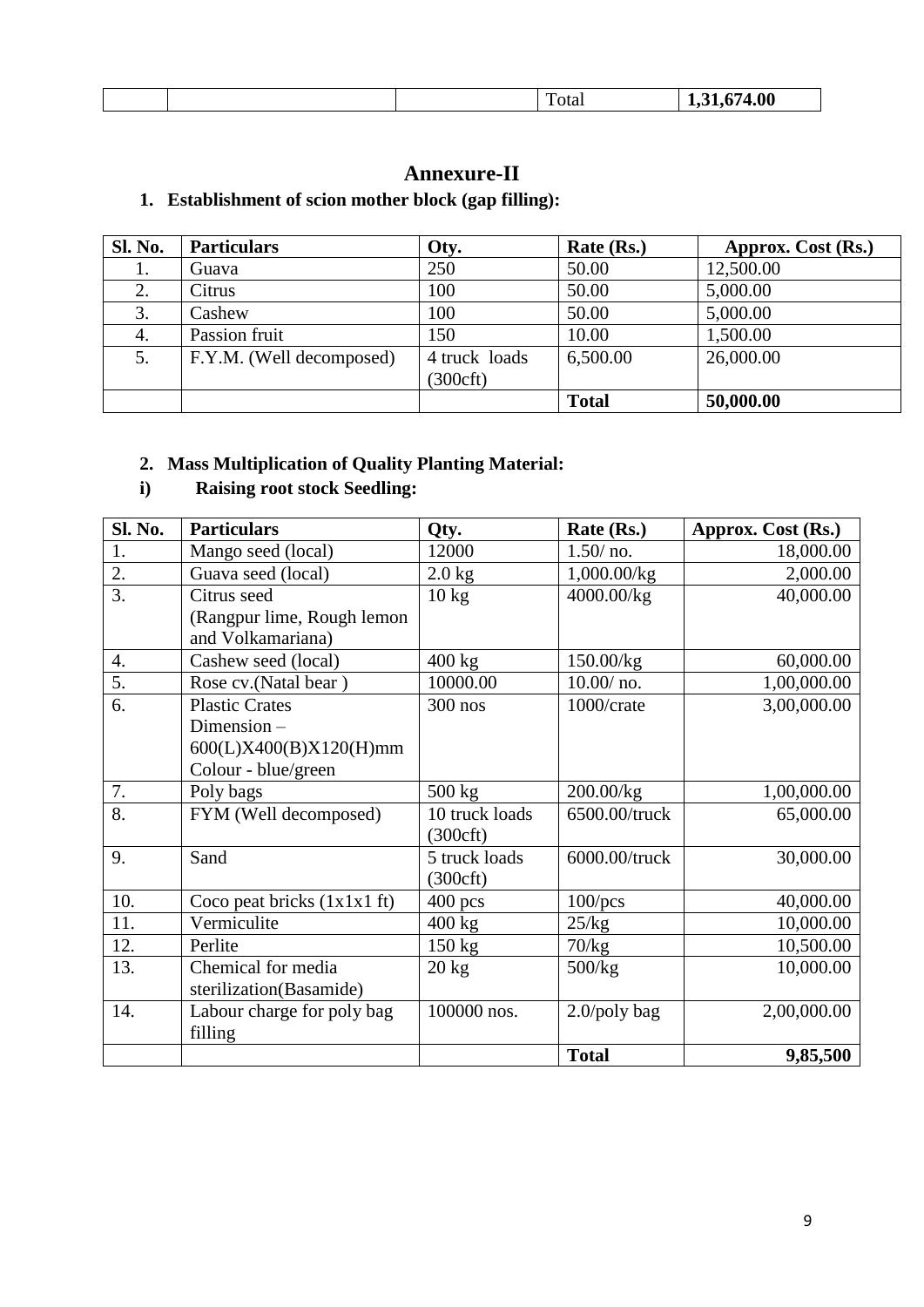## **i) Propagation Activity**

| <b>Sl. No.</b> | <b>Particulars</b>         | Qty.             | Rate (Rs.)      | Approx. Cost (Rs.) |
|----------------|----------------------------|------------------|-----------------|--------------------|
| 1.             | Cashew scion sticks        | 10000 nos.       | 2.0/scion stick | 20,000.00          |
| 2.             | Citrus scion sticks        | 10000 nos.       | 2.0/scion stick | 20,000.00          |
| 3.             | Mango scion sticks         | $4000$ nos.      | 5.0/scion stick | 20,000.00          |
| 4.             | Rose scion sticks          | 8500 nos.        |                 | Available in CIH   |
| 5.             | Budding and grafting knife | $10$ nos.        | 500.00 each     | 5,000.00           |
| 6.             | <b>Secateurs</b>           | $10$ nos.        | 1000.00 each    | 10,000.00          |
| 7.             | Label and tags             | 50,000 nos.      | $2/$ label      | 1,00,000.00        |
| 8.             | Poly strips                | $100 \text{ kg}$ | 200.00/kg       | 20,000.00          |
| 9.             | Poly caps                  | 100kg            | 200.00/kg       | 20,000.00          |
|                |                            |                  | <b>Total</b>    | 2,15,000.00        |

**Grand Total: (i) + (ii) = Rs. 9, 85,500.00 + Rs. 2, 15,000.00**

 **= Rs. 12, 00,500.00**

## **Annexure-III**

#### E. **HUMAN RESOURCE DEVELOPMENT**

#### **a) Proposed Area For Farmers' Training (40 Nos.)**

|                |                                                                               | No. of         |
|----------------|-------------------------------------------------------------------------------|----------------|
| <b>Sl. No.</b> | <b>Topics</b>                                                                 | trainings      |
|                | Technological advancement in HDP & canopy management for enhanced             |                |
|                | production in horticulture crops                                              | $\overline{4}$ |
|                | Technology interventions for reduction in post harvest losses in horticulture |                |
| 2              | crops                                                                         | 3              |
| 3              | Value addition of horticulture crops for livelihood                           | $\overline{4}$ |
| $\overline{4}$ | Approaches for Organic production in horticulture crops.                      | $\overline{4}$ |
| 5              | Nursery Management & propagation techniques of focus fruit crops              | 6              |
| 6              | Advances in improved Production Technologies of focus horticulture crops      | 6              |
| 7              | Advances in Integrated pests $&$ disease management in horticulture crops     | $\overline{2}$ |
| 8              | Protected cultivation technology in vegetables/flowers                        | 1              |
| 9              | Promotion of Farmers producer organization                                    | 6              |
| 11             | Enhancing productivity in horticulture crops through Integrated nutrient      | $\overline{2}$ |
|                | management practices.                                                         |                |
| 12             | Rejuvenation of declining orchard for quality fruit production                | 2              |
|                | <b>Total</b>                                                                  | 40             |

#### **Budget for Farmers training**

| Sl.No   Particulars                                               | Approx. Cost   |
|-------------------------------------------------------------------|----------------|
|                                                                   | (Rs. In lakhs) |
| Conduct of training (working lunch/refreshment/training kits/     | 0.50           |
| honorarium/conference hall/including transport/TA of participants |                |
| etc.) @Rs. 1000/person/day (as per norms) for 50 nos. $x$ 1 day   |                |
|                                                                   | 0.50           |
| i.e. Rs. $0.50$ lakh/ training = Rs. $0.50$ lakh x 40 trainings)  | 20             |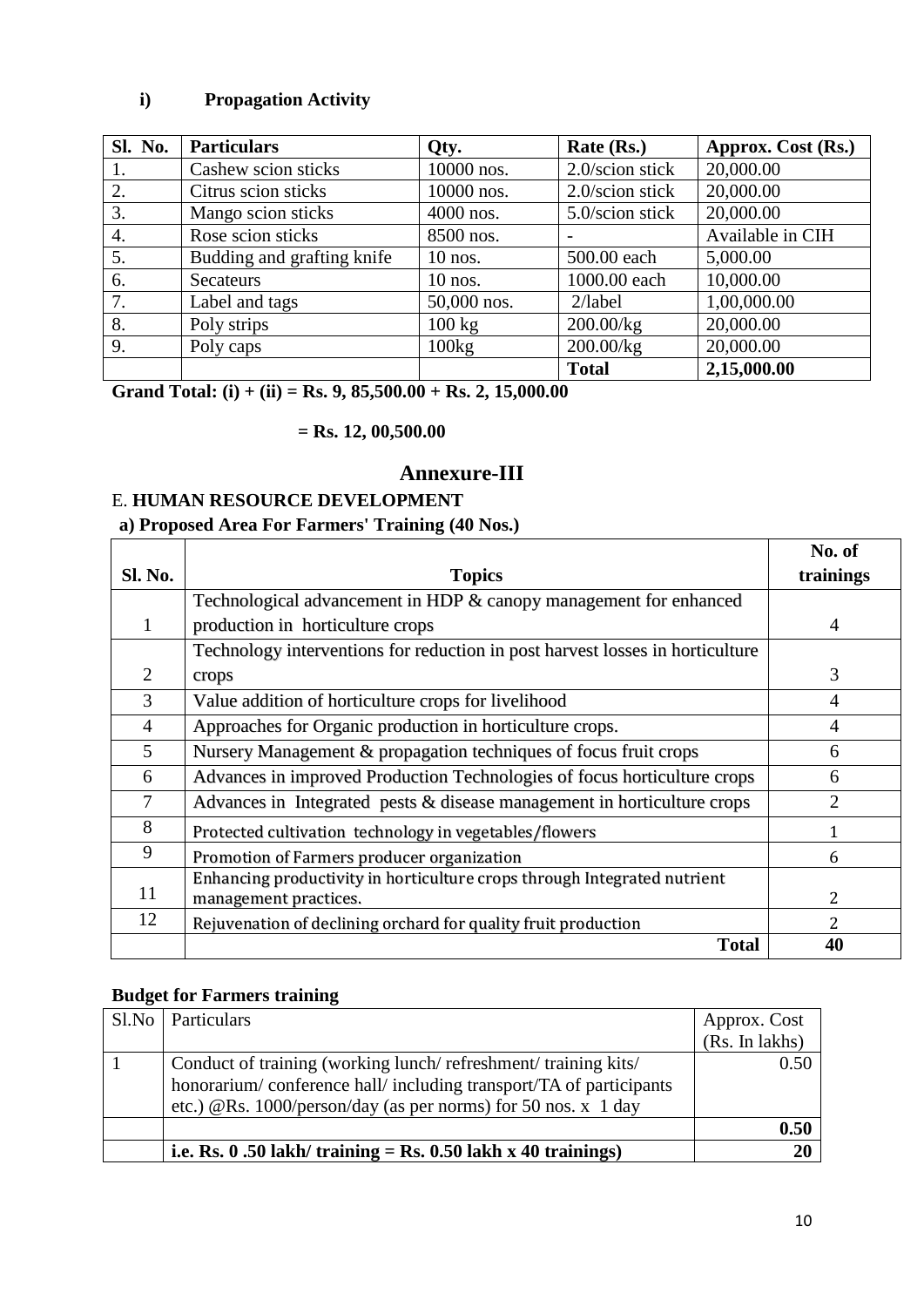# **b) Proposed Area For Trainer's Training (6 Nos.)**

| <b>Sl. No.</b> | <b>Topics</b>                                                                           |
|----------------|-----------------------------------------------------------------------------------------|
|                | Technological advancement in HDP & canopy management for enhanced production            |
| 1.             | in horticulture crops                                                                   |
| 2.             | Production of quality planting material & accreditation of nursery of focus fruit crops |
| 3.             | Organic farming & certification                                                         |
| 4.             | Technology interventions for reduction in post harvest losses in horticulture crops     |
| 5.             | Advances in Production Technologies of focus horticulture crops                         |
| 6.             | Protected cultivation technology in vegetables/flowers                                  |

#### **Budget for Trainers training**

| Sl.            | Particulars                                                               | Approx. Cost   |
|----------------|---------------------------------------------------------------------------|----------------|
| N <sub>o</sub> |                                                                           | (Rs. In lakhs) |
| $\mathbf{1}$   | Conduct of training (Refreshment/honorarium/conference hall etc.) @Rs.    | 0.36           |
|                | 300/person/day (as per norms) for 40 nos x 3 days                         |                |
| 2              | DA of participants (food $&$ lodging) approx. as per admissible $&$ Rs.   | 1.20           |
|                | $1000 \times 40 \times 3$ days as admissible                              |                |
| 3              | TA of participants (to be paid as admissible) Approx. @Rs. 2500 x 40 nos. | 1.00           |
|                |                                                                           |                |
| $\overline{4}$ | TA/DA of resource persons (to be paid at actual as per norms)             | 0.70           |
| 5              | Vehicle hiring (for field trips & local conveyance during training)       | 0.20           |
|                | <b>TOTAL</b>                                                              |                |
|                |                                                                           |                |
|                | i.e. Rs. 3.46 lakh/ training = Rs.3.46 lakh x 6 trainings) = Rs.20.27     | $20$ (approx)  |
|                | Lakh                                                                      |                |

#### **c) Budget for capacity Building of CIH Staffs**

| Sl.No   Particulars                                           | Approx. Cost   |
|---------------------------------------------------------------|----------------|
|                                                               | (Rs. In lakhs) |
| Training cost $@$ Rs. 50000/ training x 4 trainings           | 2.00           |
| (TA/DA as per actual to be borne by Institute under DTE Head) |                |

#### **d) Budget for exposure trip cum training**

| Sl.No   Particulars                                                   | Approx. Cost    |
|-----------------------------------------------------------------------|-----------------|
|                                                                       | (Rs. In lakhs)  |
| i) Training charges/fooding/loding $@$ Rs. 1000/day/person            | 1.60            |
| excluding transport) for 20 participants for 8 days                   |                 |
| ii) Transport cost (approx.) Rs.5400x 20 person                       | 1.08            |
|                                                                       | 2.68            |
| i.e. Rs. 2.68 lakh/ training = Rs. 2.68 lakh x $3 \text{ nos}$ = 8.04 | $8.00$ (approx) |

#### **Annexure –IV**

# **F.CERTIFICATE COURSES**

Budget Estimate For Three Months Certificate Course: 05Nos.

| S.No. | <b>Particulars</b>            | <b>Details</b>                       | Amount         | Reference           |
|-------|-------------------------------|--------------------------------------|----------------|---------------------|
|       | <b>Boarding &amp; Lodging</b> | Rs.400/head/day                      | Rs. 36,00,000/ | Guidelines of model |
|       |                               | $(400 \times 20 \text{ trainees x})$ |                | training courses    |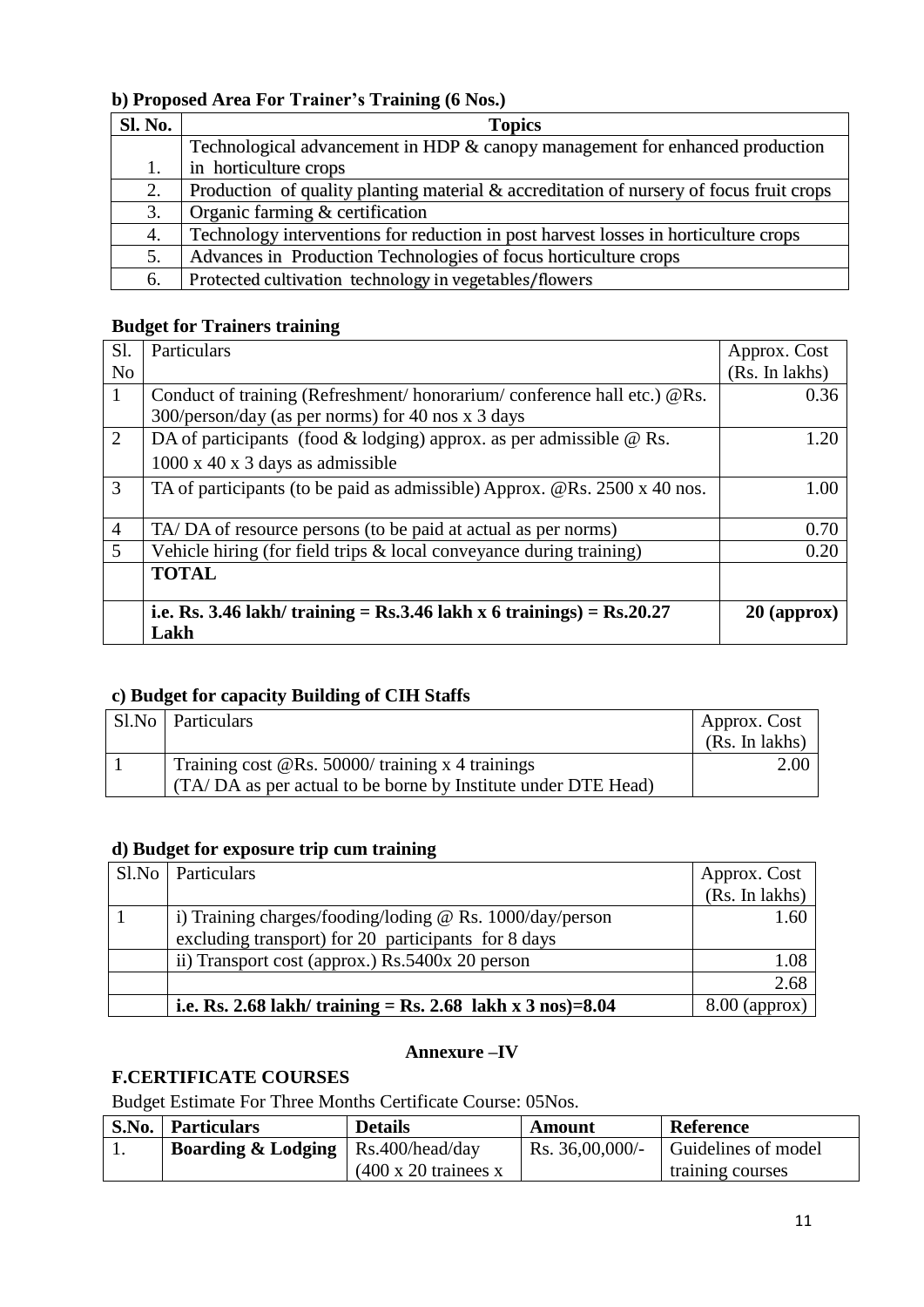|                  |                                                                 | 90 days x 5 courses)                                                                               |                 | conducted under Dte.<br>of Extension, DAC for<br><b>Central Institutes</b><br>$(P.No. 1/4)*$    |
|------------------|-----------------------------------------------------------------|----------------------------------------------------------------------------------------------------|-----------------|-------------------------------------------------------------------------------------------------|
| 2.               | <b>Field visits</b>                                             |                                                                                                    |                 |                                                                                                 |
|                  | Within the State<br>a)                                          | Rs. 400/head/day<br>(Rs. 400 x 20)<br>trainees $x \, 2$ visits $x$<br>5 courses                    | Rs. 80,000/-    | <b>ATMA Guidelines</b><br>2014 under National<br>Mission on Agriculture<br><b>Extension</b> and |
|                  | Outside the State<br>b)                                         | Rs. 800/head/day<br>$(Rs.800 \times 20)$<br>trainees $x$ 1 visit $x$<br>5 courses                  | Rs. 80,000/-    | Technology, Annexure-<br>IV (Page No.98).**                                                     |
| 3.               | <b>Honorarium to Lecturers /guest speakers</b>                  |                                                                                                    |                 | Guidelines of model                                                                             |
|                  | Local guest<br>a)<br>speaker                                    | Rs. 500/visit<br>$(Rs. 500 x10 \text{ visits } x$<br>5 courses                                     | Rs. 25,000/-    | training courses<br>conducted under Dte.<br>of Extension, DAC for                               |
|                  | b)<br>Outsider guest<br>speaker                                 | Rs. 600/visit<br>(Rs. $600 \times 10$ visits x<br>5 courses                                        | Rs. 30,000/-    | <b>Central Institutes</b><br>(P.No. 1/4)                                                        |
| $\overline{4}$ . | <b>Supply of supportive</b><br>literature & books<br>***        | Rs. 500/head for 8<br>days training as per<br>MTC.<br>(Rs. 5625/head x20)<br>trainees x 5 courses) | Rs. 5,62,500/-  | Guidelines of model<br>training courses<br>conducted under Dte.<br>of Extension, DAC for        |
| 5.               | <b>Preparation of</b><br><b>Audio Visual aids</b><br>****       | Rs. 2000/course<br>(Rs. 2000 x 5<br>courses)                                                       | Rs. 10,000/-    | <b>Central Institutes</b><br>(P.No. 1/4)                                                        |
| 6.               | <b>Stationery &amp;</b><br>miscellaneous<br>contingencies ***** | Rs. 8,000/course<br>(Rs. 8,000 x 5)<br>courses)                                                    | Rs. 40,000/-    |                                                                                                 |
|                  | <b>Total</b>                                                    |                                                                                                    | Rs. 44,27,500/- |                                                                                                 |

**Rs. 44,27,500/- for 5 proposed courses**

\* Expenditure on Board (Tea, Breakfast, Lunch and dinner) and lodging is to be incurred at the prescribed rate of Rs. 400/head/day for the actual number of trainees. No outsider other than the participants/guest speakers is entitled to avail of free boarding and lodging.

\*\* ATMA Guidelines 2014 under National Mission on Agriculture Extension and Technology, Annexure-IV (Page No.98)

\*\*\* The supportive literature and books relevant to the subject of the training course costing upto Rs. 5625/- per participant may be purchased and supplied during the course. (Calculation made on the basis of cost norms of Rs. 500/ head for 8 days training)

\*\*\*\* Cost towards preparation of teaching materials including audio visuals and Power Point presentation are advocated as it enhances the effectiveness of the talks/discussion.

\*\*\*\*\* The overall expenditure under the head must be limited to Rs. 8,000/- per course.

MTC - Model Training Course.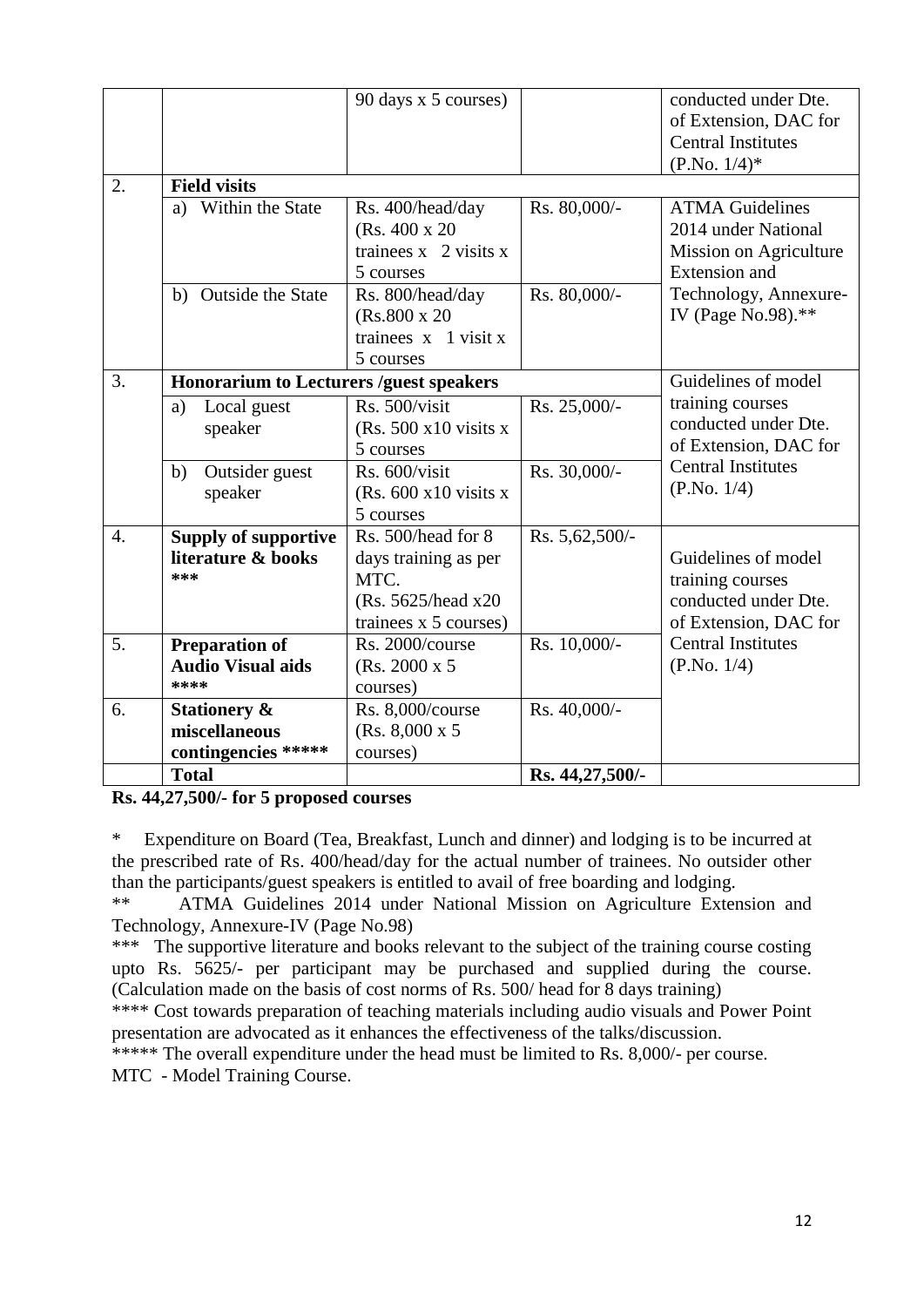### **Annexure-V G.SEMINAR/ WORKSHOPS/ CONFERENCES/MEETINGS**

| a)             | National level (3 days event)                   |                        |              |
|----------------|-------------------------------------------------|------------------------|--------------|
| Sl. No.        | <b>Particulars</b>                              | <b>Quantity /Rate</b>  | Amount (Rs.) |
| 1              | Summit materials : Kit (bag, pen, pad),         | Rs. 500 x 200 nos.     | 1.00         |
|                | badges                                          |                        |              |
| $\overline{2}$ | Printed Materials: Invitation cards, key note,  |                        | 0.50         |
|                | presidential address, agenda note, literature,  |                        |              |
|                | brochures, etc.                                 |                        |              |
| 3              | Hall Booking & Arrangement                      |                        | 1.00         |
| $\overline{4}$ | Food & Refreshment                              |                        |              |
|                | Working Lunch<br>a)                             | Rs. 250x 200 x 3 days  | 1.50         |
|                | b) Refreshment:                                 | Rs. 50 x 200 x 5 times | 0.50         |
|                | c) Inaugural refreshment & hi tea               | Rs. 100 x 250 nos      | 0.25         |
|                | d) Special Dinner (Inaugural function)          | Rs. 500 x 250 nos      | 1.25         |
| 5              | TA to resource persons (non-official            |                        | 1.50         |
|                | members)                                        |                        |              |
| 6              | <b>Publication : Souvenir &amp; Proceedings</b> |                        | 2.00         |
| $\overline{7}$ | *TA/DA for progressive farmers &                | Rs. 1000 x 100 nos.    | 1.00         |
|                | entrepreneurs                                   |                        |              |
| 8              | Vehicle Hiring                                  |                        |              |
|                | a) Small vehicle                                | Rs. 3000 x 10nos x 4   | 1.84         |
|                |                                                 | days. = Rs. $120000/-$ |              |
|                | b) Bus                                          | Rs. 8000 x 2 nos. x 4  |              |
|                |                                                 | days = $Rs. 64000/-$   |              |
| 9              | <b>Mementos</b>                                 |                        | 0.50         |
| 10             | Publicity: Advertisement, backdrop,             |                        | 1.50         |
|                | hoardings, banners                              |                        |              |
| 11             | Other miscellaneous expenditures                |                        | 0.66         |
|                | (Advertisements, bouquet, gifts, volunteers)    |                        |              |
|                |                                                 | <b>GRAND TOTAL</b>     | 15.00        |

| <b>Budget of CIH, Nagaland</b>       | : Rs. 5.00 lakh  |
|--------------------------------------|------------------|
| Sponsorship from other organizations | : Rs. 10.00 lakh |
| <b>Total expenditure</b>             | : Rs. 15.00 lakh |

\*As per MIDH (For NHM & HMNEH) norms under HRD-Training of farmers within the state

As per MIDH (For NHM & HMNEH) norms under Mission Management there is a provision of Rs. 5.00 lakh for organizing seminars, conferences, workshops, exhibitions, kisan mela, horticulture, shows, honey festivals etc. at National Level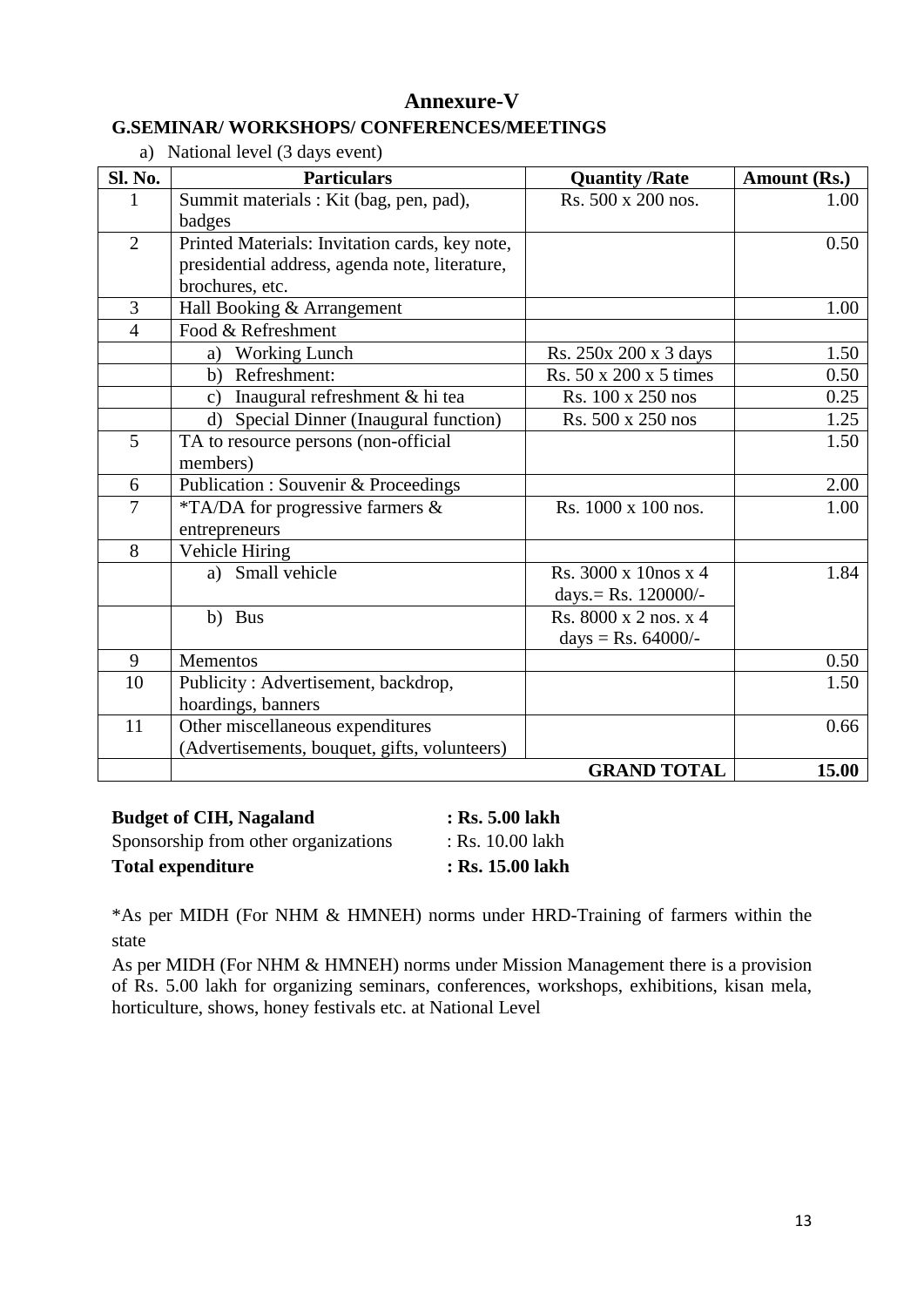# **Annexure-VI H.EXHIBITIONS/ TRADE FAIRS/ MEETS**

|  |  | a) N E Organic Fest (Exhibition cum BS meet) |
|--|--|----------------------------------------------|
|  |  |                                              |

| <b>Sl. No.</b>          | $\frac{1}{2}$ . The state of $\frac{1}{2}$ and $\frac{1}{2}$ and $\frac{1}{2}$ and $\frac{1}{2}$ and $\frac{1}{2}$ and $\frac{1}{2}$ and $\frac{1}{2}$ and $\frac{1}{2}$ and $\frac{1}{2}$ and $\frac{1}{2}$ and $\frac{1}{2}$ and $\frac{1}{2}$ and $\frac{1}{2}$ and $\frac{1}{2}$ and<br><b>Particulars</b> | Details               | Amount<br>(Rs. in lakh) |
|-------------------------|----------------------------------------------------------------------------------------------------------------------------------------------------------------------------------------------------------------------------------------------------------------------------------------------------------------|-----------------------|-------------------------|
| $\mathbf{1}$            | <b>Conference Hall &amp; Stall</b>                                                                                                                                                                                                                                                                             |                       |                         |
| A                       | Booking of conference hall, hiring of PA                                                                                                                                                                                                                                                                       |                       | 0.70                    |
|                         | system, LCD projectors, etc                                                                                                                                                                                                                                                                                    |                       |                         |
| B                       | Booking of space for exhibition & stall                                                                                                                                                                                                                                                                        | 8 nos. for all N E    | 2.00                    |
|                         | erection                                                                                                                                                                                                                                                                                                       | <b>States</b>         |                         |
| $\overline{2}$          | <b>Publicity &amp; publication</b>                                                                                                                                                                                                                                                                             |                       |                         |
|                         | Design & printing of banner, banners,                                                                                                                                                                                                                                                                          |                       |                         |
| A                       | backdrops, hoardings, invitation cards,                                                                                                                                                                                                                                                                        |                       | 1.00                    |
|                         | advertisement etc.                                                                                                                                                                                                                                                                                             |                       |                         |
| B                       | Photography & Videography                                                                                                                                                                                                                                                                                      |                       | 0.40                    |
| $\mathcal{C}$           | Report & documentation                                                                                                                                                                                                                                                                                         |                       | 0.40                    |
| $\overline{\mathbf{3}}$ | <b>Travelling, Accommodation, Food</b>                                                                                                                                                                                                                                                                         |                       |                         |
| $\mathbf{A}$            | TA/DA of farmers                                                                                                                                                                                                                                                                                               |                       |                         |
|                         | Travel expenses (train)<br>a.                                                                                                                                                                                                                                                                                  |                       | 1.00                    |
|                         |                                                                                                                                                                                                                                                                                                                | @Rs. 600/day/         |                         |
|                         | b. DA                                                                                                                                                                                                                                                                                                          | farmer for 30 farmers | 1.80                    |
|                         |                                                                                                                                                                                                                                                                                                                | for 10 days           |                         |
| B                       | Travel cost & lodging of experts                                                                                                                                                                                                                                                                               |                       | 1.00                    |
| $\mathsf{C}$            | Refreshment (Conference & Buyers/                                                                                                                                                                                                                                                                              |                       | 1.00                    |
|                         | sellers meet)                                                                                                                                                                                                                                                                                                  |                       |                         |
| $\overline{\mathbf{4}}$ | Transportation, loading/ unloading of                                                                                                                                                                                                                                                                          |                       | 0.50                    |
|                         | products                                                                                                                                                                                                                                                                                                       |                       |                         |
| 5                       | Miscellaneous (Stationeries, bouquets,                                                                                                                                                                                                                                                                         |                       | 0.20                    |
|                         | carry bags memento etc.)                                                                                                                                                                                                                                                                                       |                       |                         |
|                         |                                                                                                                                                                                                                                                                                                                | <b>Total</b>          | 10.00                   |

#### b) Participation in National/ State level exhibitions

| <b>Sl. No.</b> | <b>Particulars</b>                                           | <b>Approx. Cost</b><br>(Rs. in lakh) |
|----------------|--------------------------------------------------------------|--------------------------------------|
|                | Stall booking & arrangement                                  | 2.00                                 |
| 2              | Printing of banners/ backdrops, other printed materials.     |                                      |
| 3              | Preparation of leaflets, value added horticultural products, |                                      |
|                | packaging charges, etc                                       | 0.50                                 |
|                | Miscellaneous (Transportation charges, labor charge, etc)    | 0.35                                 |
|                | <b>Total</b>                                                 | 3.00                                 |

#### Rupees three lakhs only

For participation in 2 nos. of exhibitions: Rs. 3.00 lakhs x 2 nos. = **Rs. 6.00 lakhs**

c) Buyers & Sellers Meet at Yangoon, Myanmar

| n.<br>$\bullet$<br>No.<br>D1. | <b>Particulars</b><br>. | m<br>1 vial |
|-------------------------------|-------------------------|-------------|
|-------------------------------|-------------------------|-------------|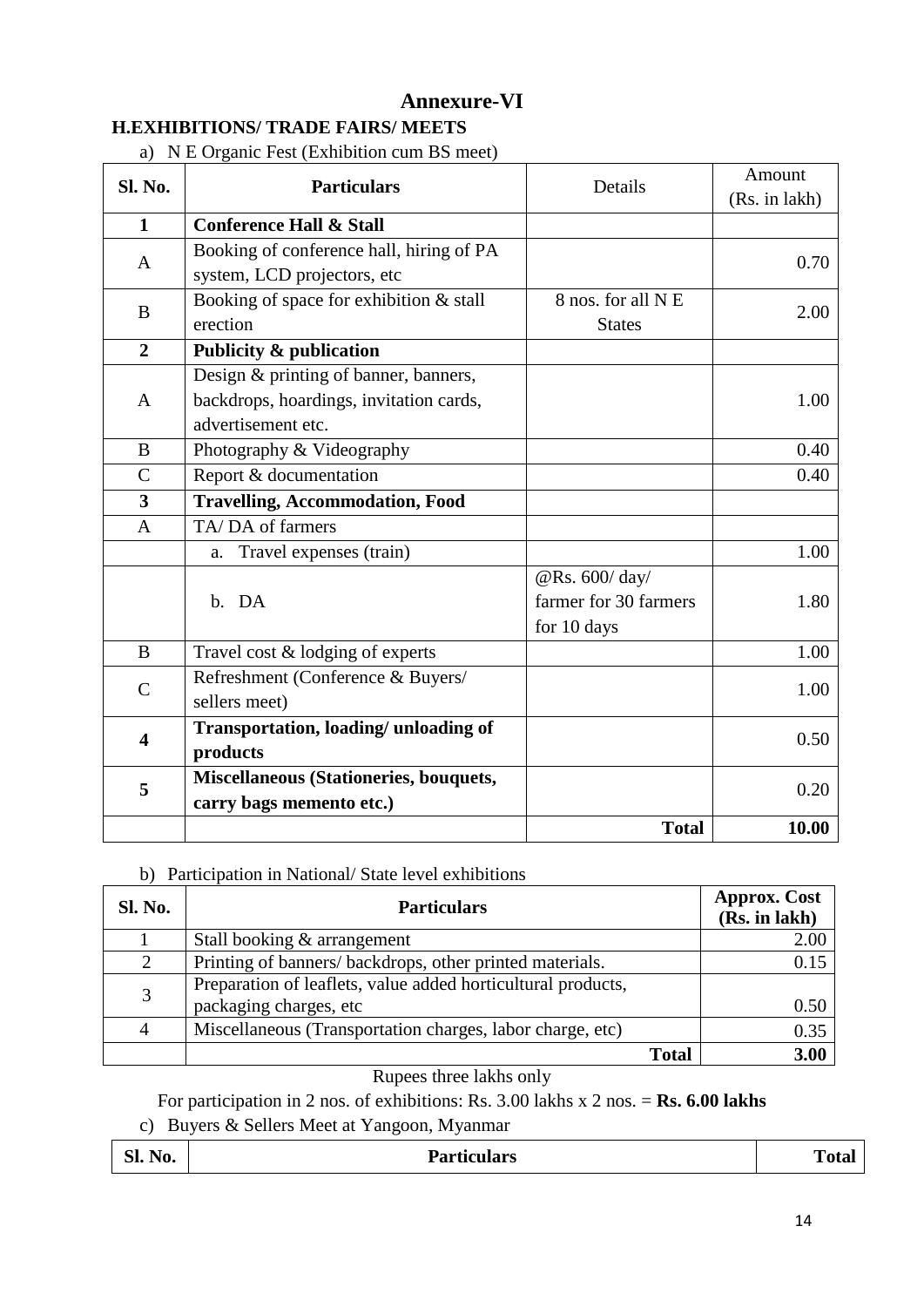| $\mathbf{1}$   | Rental for Hall, food & refreshment                                     | 150000  |  |
|----------------|-------------------------------------------------------------------------|---------|--|
| $\overline{2}$ | Mobilization of Audience (Travel to Hotels & Retail Chains & Indian     | 25000   |  |
|                | Embassy)                                                                |         |  |
| 3              | Tele Calling & Follow up costs                                          | 10000   |  |
| $\overline{4}$ | Designing & printing of Backdrops, direction panel etc                  | 20000   |  |
| $\overline{5}$ | Printing of Brochure, Invitation Card, Delegate tags, program card etc  | 25000   |  |
| $\overline{6}$ | Documentation of program                                                | 15000   |  |
| $\overline{7}$ | Delegate kit (bag etc) for 70 nos                                       | 35000   |  |
| $\overline{8}$ | Salary of Marketing Manager for 30 days                                 | 45000   |  |
| 9              | Salary of Sr. Executive for 30 days                                     | 30000   |  |
| 10             | Photography & Video-graphy                                              | 25000   |  |
| 11             | AV Equipments etc                                                       | 20000   |  |
| 12             | Miscellaneous/unforeseen expenses                                       | 40000   |  |
| 13             | Administrative expenses                                                 | 50000   |  |
|                | Travel cost, Boarding $\&$ Lodging for admin $\&$ execution team during |         |  |
| 14             | program (from Gurgaon office)                                           | 40000   |  |
| 15             | 2 staff Travel (Manager & Sr. Executive) before event                   | 70000   |  |
|                | 2 staff Travel (Manager & Sr. Executive) Boarding & Lodging before      |         |  |
| 16             | event                                                                   | 80000   |  |
| 17             | 2 staff Travel (Manager & Sr. Executive) travel during event            | 70000   |  |
|                | 2 staff Travel (Manager & Sr. Executive) Boarding & Lodging during      |         |  |
| 18             | event                                                                   | 40000   |  |
| 20             | <b>Currency Exchange Charges</b>                                        | 25000   |  |
| 21             | Visa facilitation charges to travel agent for Dept staff                | 30000   |  |
| 22             | Arrangement for Display the Products                                    | 15000   |  |
| 23             | Travel from Nagaland to Guwahati for 4 Dept Officials (By Train)        | 4000    |  |
| 24             | Travel from Guwahati to Nagaland for 4 Dept Officials (By Train)        | 4000    |  |
| 25             | Travel from Guwahati to Kolkata for 4 Dept Officials<br>(By Flight)     | 28000   |  |
| 26             | Travel from Kolkata to Guwahati for 4 Dept Officials<br>(By Flight)     | 28000   |  |
| 27             | Flight tickets for 4 Deptt Officials from Kolkata to Yangon             | 100000  |  |
| 28             | Return Flight tickets for 4 Deptt Officials from Yangon to Kolkata      | 100000  |  |
| 29             | Hotel Stay arrangement for 4 Dept Officials for 4 days                  | 90000   |  |
| 30             | Food arrangement for Dept Officials for 4 days                          | 16000   |  |
| 31             | <b>Display Produce Transport Cost</b>                                   | 25000   |  |
|                | <b>Total</b>                                                            | 1255000 |  |

# **Annexure-VII**

# **I. PHM & MARKETING**

a) Geographical Indication Registry of Horticulture Crops

| S.<br>No. | <b>Designation</b>              | <b>Role/Responsibility</b>                                   | <b>Days</b> | Per<br>Day<br>(Rs) | Amount<br>(Rs) |
|-----------|---------------------------------|--------------------------------------------------------------|-------------|--------------------|----------------|
|           | Project Head                    | Team Leader / Head<br>Resource - Cluster<br>Development, IPR | 20          | 3000               | 60000          |
| 2         | <b>Subject Matter</b><br>Expert | <b>Intellectual Property</b><br>Rights (IPR)                 | 15          | 5000               | 75000          |
| 3         | <b>Subject Matter</b>           | Horticulture, Food                                           | 10          | 4000               | 40000          |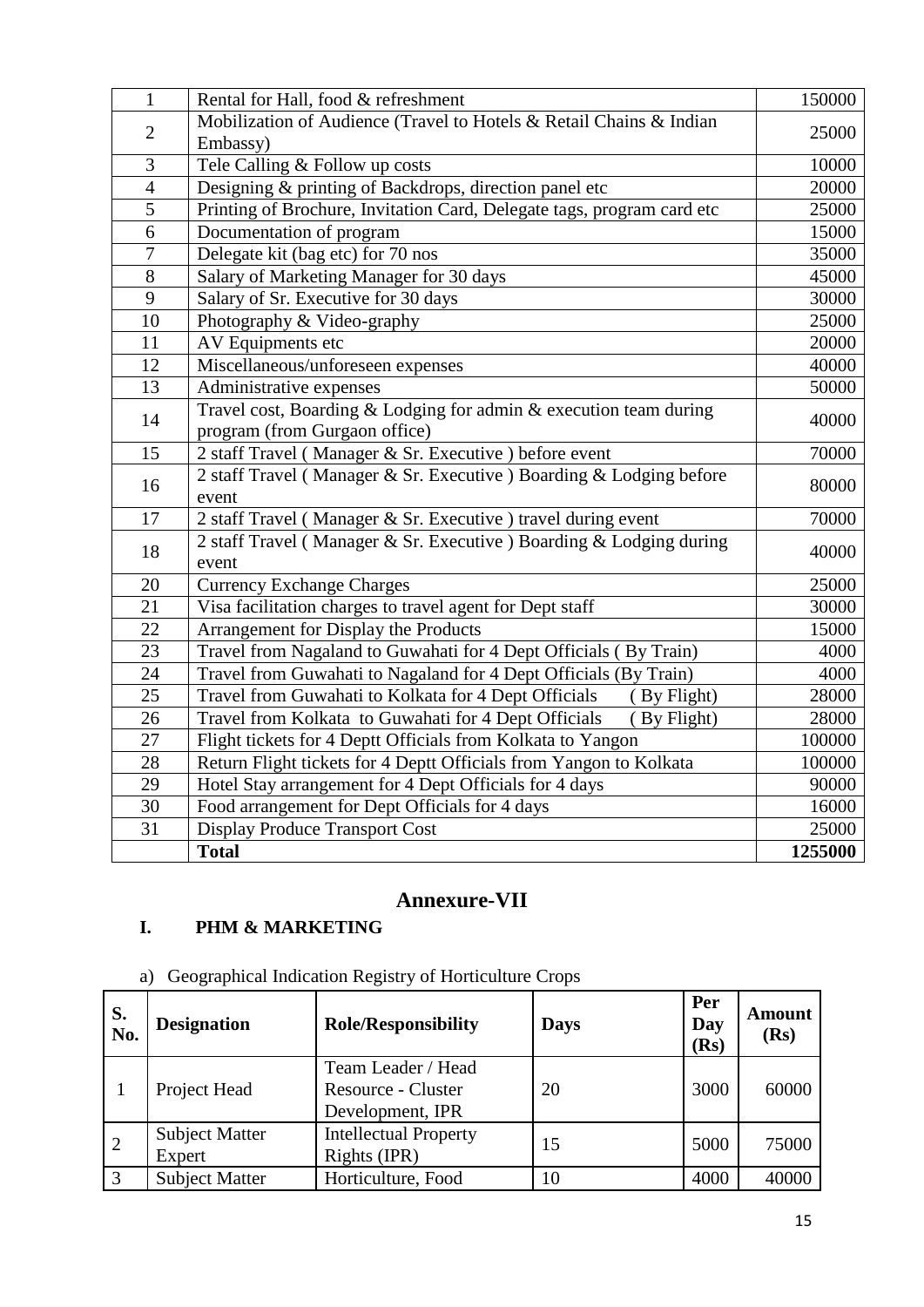|                | Expert                                                                              | Processing                                       |                  |      |        |
|----------------|-------------------------------------------------------------------------------------|--------------------------------------------------|------------------|------|--------|
| $\overline{4}$ | <b>Technical Advisor</b>                                                            | Cluster Development,<br><b>MSME</b> Development, | 10               | 3000 | 30000  |
| 5              | Documentation<br>Expert                                                             | Documentation and<br>Knowledge Management        | 20               | 1000 | 20000  |
| 6              | Legal consultant                                                                    |                                                  | One time/product |      | 25000  |
| $\overline{7}$ | Travelling $&$<br>lodging costs of<br>team                                          |                                                  |                  |      | 70000  |
| 8              | <b>Registration</b> fee                                                             |                                                  | One time         |      | 5000   |
| 9              | Local conveyance                                                                    |                                                  |                  |      | 20000  |
| 11             | Sundry &<br>Miscellaneous                                                           |                                                  |                  |      | 40000  |
| 12             | Queries reply,<br>follow up & travel<br>etc cost to attend GI<br>registrar meetings |                                                  |                  |      | 50000  |
|                | <b>Total</b>                                                                        |                                                  |                  |      | 435000 |
| 13             | <b>Institutional Charge</b><br>$(10\%)$                                             |                                                  |                  |      | 43500  |
|                | <b>Grand Total</b>                                                                  |                                                  |                  |      | 478500 |

GI registration of one (1) crop  $=$  Rs. 4,78,500.00

**GI registration of sixteen (16) crops = Rs. 76,56,000.00**

# **Annexure-VIII**

# **J. Machineries & equipment**

a) Farm tools & implements

| Sl.No | <b>Components</b>                   | <b>Physical</b> | <b>Approx. Cost</b> |
|-------|-------------------------------------|-----------------|---------------------|
|       |                                     | <b>Targets</b>  | in lakhs            |
| 1.    | Tractor drawn weed cutter           | 1 No.           | 2.00                |
| 2.    | Mini power tiller                   | 1 No.           | 2.00                |
| 3.    | Tractor drawn pit digger            | $2$ Nos.        | 2.00                |
| 4.    | Brush/Grass cutter machine          | 2 No.           | 1.00                |
| 5.    | Tractor drawn trolley               | 1 No.           | 1.50                |
| 6.    | Dao sharpener, Pick axe, Aspee      | 10 sets.        | 0.50                |
|       | sprayer machine, lopper, etc.       |                 |                     |
| 7.    | Sulphur canon                       | 2 Nos.          | 0.50                |
| 8.    | Sulphur evaporator                  | $2$ Nos.        | 0.50                |
| 9.    | Power sprayer $-4$ HP with          | 2 Nos.          | 1.00                |
|       | trolley mount (petrol operated)     |                 |                     |
| 10.   | Rotovator (Tractor drawn)           | 1 No.           | 1.50                |
|       | $B$ lade $-32$ Nos.                 |                 |                     |
| 11.   | Air filling compressor machine      | 1 No.           | 1.00                |
|       | (For air filling of tractor tyre,   |                 |                     |
|       | power tiller, tractor trolley, etc) |                 |                     |
|       |                                     | <b>Total</b>    | 13.50               |